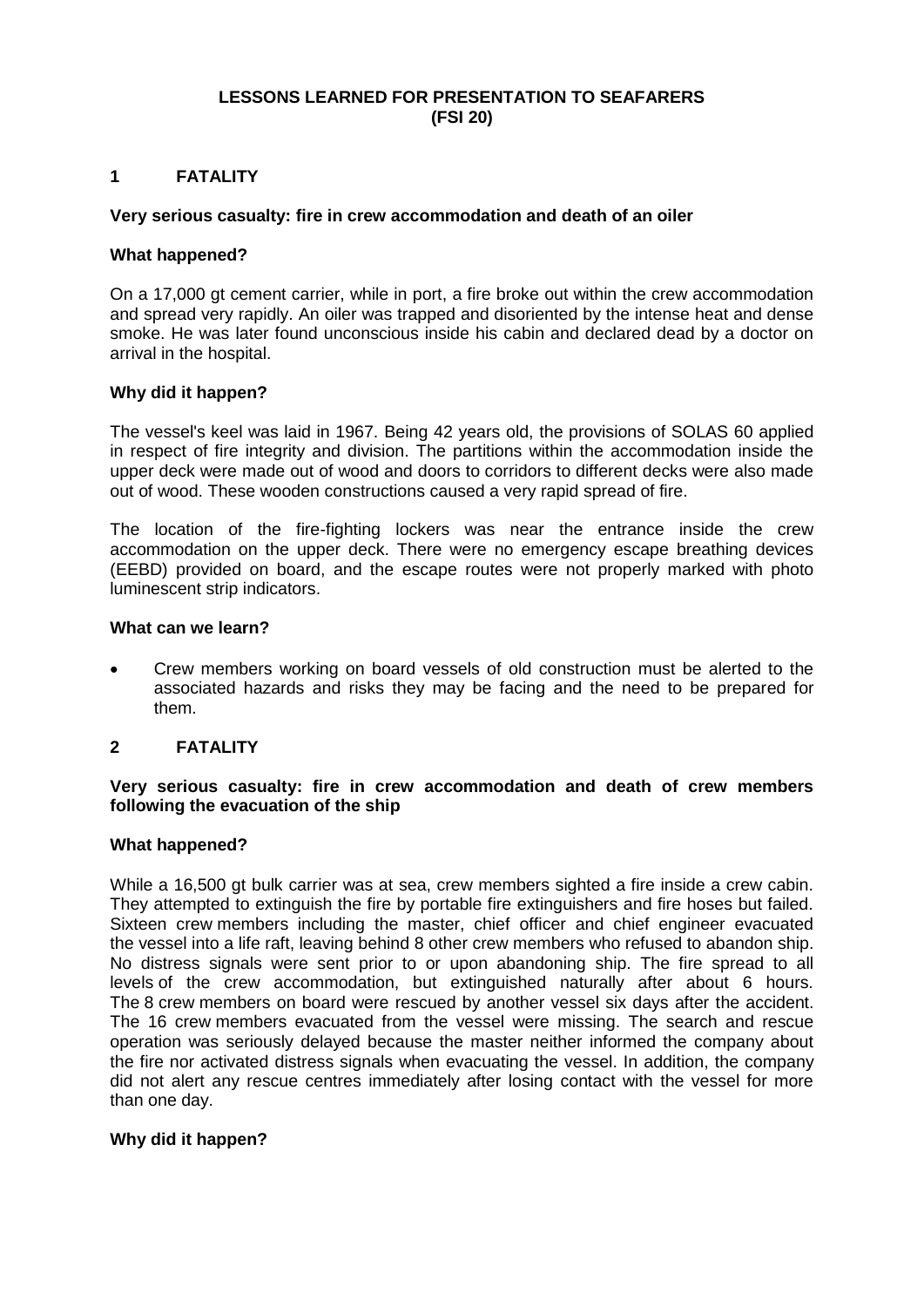It is probable that the fire started when a fitter used a portable heater/stove for cooking inside his cabin and ignited combustible material nearby. No fire alarm sounded and the fire was sighted by some of the crew members, who attempted to put out the fire using portable extinguishers and fire hoses. But, the extinguishers were not working and water was not available from the hoses. The fire went out of control and spread throughout the crew accommodation.

The master and the chief engineer made no further attempts to contain and fight the fire, and they abandoned the vessel instead of retreating to a safe position in the forward part of the vessel.

The company did not carry out regular internal safety audits of the vessel for identifying inadequacy in the implementation of the shipboard safety management system.

## **What can we learn?**

- Use of appliances that can cause a fire hazard inside crew cabins should be prohibited.
- Education for crew- members in fire safety awareness should be provided.
- Routine maintenance, inspections and testing of fire fighting and life-saving appliances, including drills and exercises for enhancing crew training in their use, should be carried out effectively.
- Communication between management companies and masters of vessels must be effective so that shore support can be rendered to the vessel in an emergency.

# **3 FATALITY**

## **Very serious casualty: crew member fatality during deck maintenance**

## **What Happened?**

A 6,200 gt general cargo ship was at sea, and the ship's crew were using tools, including an electric angle grinder, to prepare areas of the forecastle prior to painting, when an unexpected wave washed over them. One of the crew members, who was holding the running angle grinder at the time was electrocuted and washed off the forecastle onto the main deck. The ship's crew attempted to resuscitate the injured crew member and telemedical advice was asked for and provided. However, the crew member died as a result of his injuries.

## **Why did it happen?**

The crew did not appropriately consider the risks associated with working with electric power tools on the ship's forecastle while at sea.

The ship's SMS did not require the crew to carry out a formal risk assessment before they started work.

## **What can we learn?**

 Formal risk assessments are not a paperwork exercise to appease management but an effective tool to be used on the job to ensure that all risks are considered and that appropriate risk controls are in place before hazardous work is carried out.

# **4 FATALITY**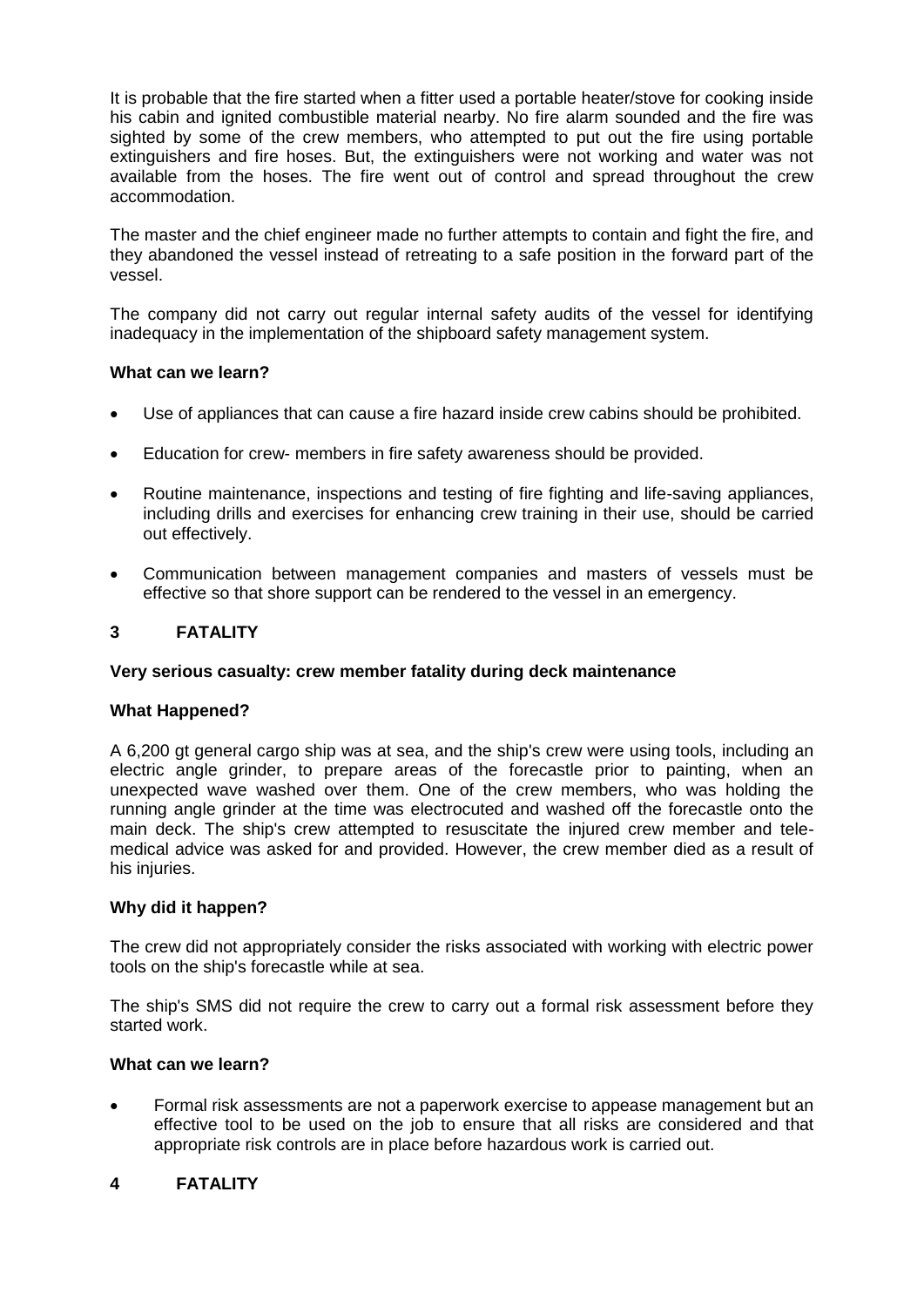## **Very serious casualty: man overboard/falling overboard while rigging pilot ladder**

# **What happened?**

A 25,500 gt containership commenced sailing from berth at a river port. It was still dark in the morning. The weather was cold, drizzle prevailed and froze in places on deck. The ordinary seaman at the forward station heard the master's order over the radio to prepare the pilot ladder for pilot transfer. He told the second officer at the station that he would go to the pilot station and then proceeded to the pilot station alone. Another ordinary seaman from the aft manoeuvring station, who usually deployed the pilot ladder together with him, was occupied at the aft station for securing the towline of the tugboat. When he later arrived at the pilot station from the aft manoeuvring station, he did not see anybody there.

# **Why did it happen?**

It is suspected that after the first ordinary seaman deployed the pilot ladder and secured it with ropes, he opened the pilot gate to also prepare the stepping platform, which was made of aluminium and weighed about 17kg. The hinged claws of the stepping platform may not have been engaged in the intended retainers. While then lowering the stepping platform it toppled and fell over the shipside. The seaman, using a thin cord wrapped on his hand for lowering the platform, was pulled into the water.

The arrangement of the pilot station posed a risk to the crew members. The arrangement consisted of an electrically operated pilot ladder reel installed beside the narrow passageway on deck and the aluminium stepping platform which needed to be deployed by a thin cord and lowered manually by hand with the pilot gate on the railing opened.

The safety awareness of the seaman was inadequate despite of his qualification and training. He did not wear a personnel floating device nor was he secured with a line, even though mounting the platform and fitting the handrail required a shift in the body's centre of gravity over the side of the vessel. Moreover, he might have considered it as a routine job and hence acted alone.

Working in the dark with poor lighting and a partially slippery deck near the open pilot gate also contributed to the accident.

## **What can we learn?**

- Standard and routine tasks are prone to being underestimated in terms of the associated risk of injury. It is important that appropriate measures are implemented to break down the routine on board and that it is regularly pointed out work that is in essence potentially hazardous.
- A prior risk assessment of the operating system by the management would enhance the work procedure and result in appropriate safety training for the crew as well as the selection of necessary personal protective equipment during work.

## **5 FATALITY**

**Very serious casualty: man overboard/fall while transferring from pilot ladder to tender**

## **What happened?**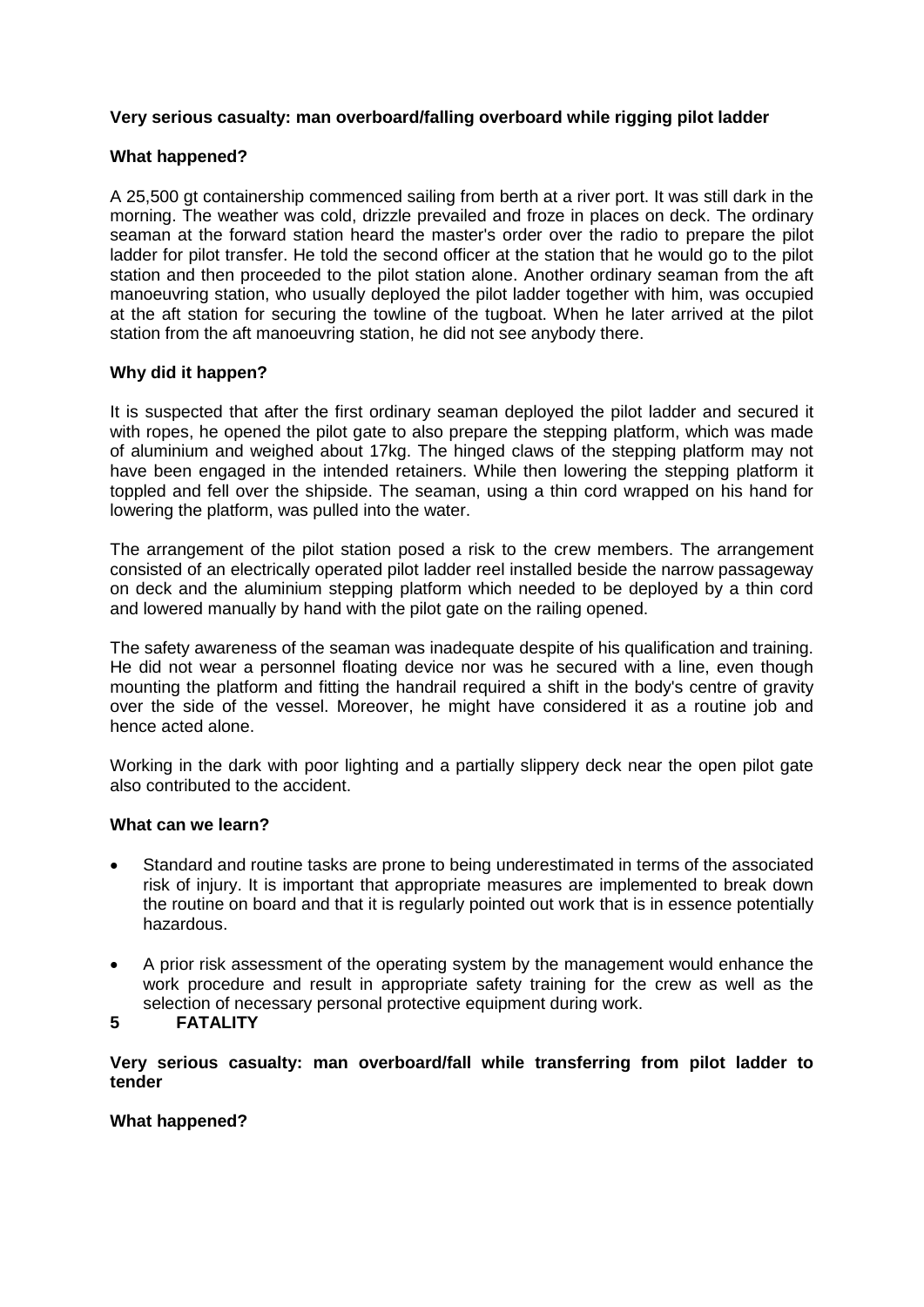While at anchor a master and a crew member were preparing to disembark from a 42,000 gt container vessel and board a tender to be taken ashore. It was early morning and the seas were relatively calm.

After making his way down the accommodation ladder and descending the pilot ladder, the master boarded the tender with the assistance of a deckhand. The crew member then made his way down, but as he was about to board the tender with the assistance of the deckhand, he fell into the water. After swimming a few strokes he was unable to keep his head above water. He quickly drifted in the current to the stern of the vessel where his body was caught by the crew of the tender; However, attempts to bring him on board the tender were unsuccessful because of the weight of the crew member, the high freeboard of the tender, and the car tires around the tender which were being used as fenders. The crew member died before he was finally recovered from the sea.

## **Why did it happen?**

Neither the master nor the crew member was wearing a flotation device.

Disembarking the vessel using the pilot ladder was not the usual method.

It is probable that the exertion of swimming led to an acute medical condition that preceded the drowning.

## **What can we learn?**

- The importance of wearing a flotation device when using pilot ladders.
- Climbing or descending a pilot ladder involves some risk for which crew members should have appropriate training or instruction.
- The importance of medical fitness for service at sea given that crew members may be exposed to stressful situations demanding high levels of exertion.
- The importance of suitable tenders for crew transfer operations and recovery.

# **6 FATALITY**

#### **Very serious casualty: falling from height during inspection of water ballast tank**

## **What happened?**

On board a 37,000 gt containership whilst at sea, the chief officer entered into a water ballast tank for a routine inspection. Before the entry, he measured the tank's atmosphere. He descended through the open manhole into the darkened tank, holding the lit torch in one hand. The bosun stood at the tank access monitoring the chief officer's progress and an AB stood behind the bosun. The chief officer stopped at the fifth or sixth rung of the vertical ladder, almost level with a transverse stringer through which the ladder continued. He took another reading from the gas analyser and informed the bosun that the oxygen level was between 20.8 per cent and 20.9 per cent. The chief officer then stepped to his left onto the stringer. At the same time, the bosun stepped back from the access and started talking to the AB. A few seconds later, there was a loud crashing sound in the tank. The bosun illuminated the tank with his torch and saw the chief officer lying at the bottom of the tank. The officer was recovered and air-lifted to the hospital for medical treatment, but was declared dead before arrival. As the chief officer stepped onto the stringer moments before he fell, it is almost certain that he fell off its un-guarded edge, possibly as a result of slipping on the sludgy coating while holding his torch in one hand and the gas analyser in the other.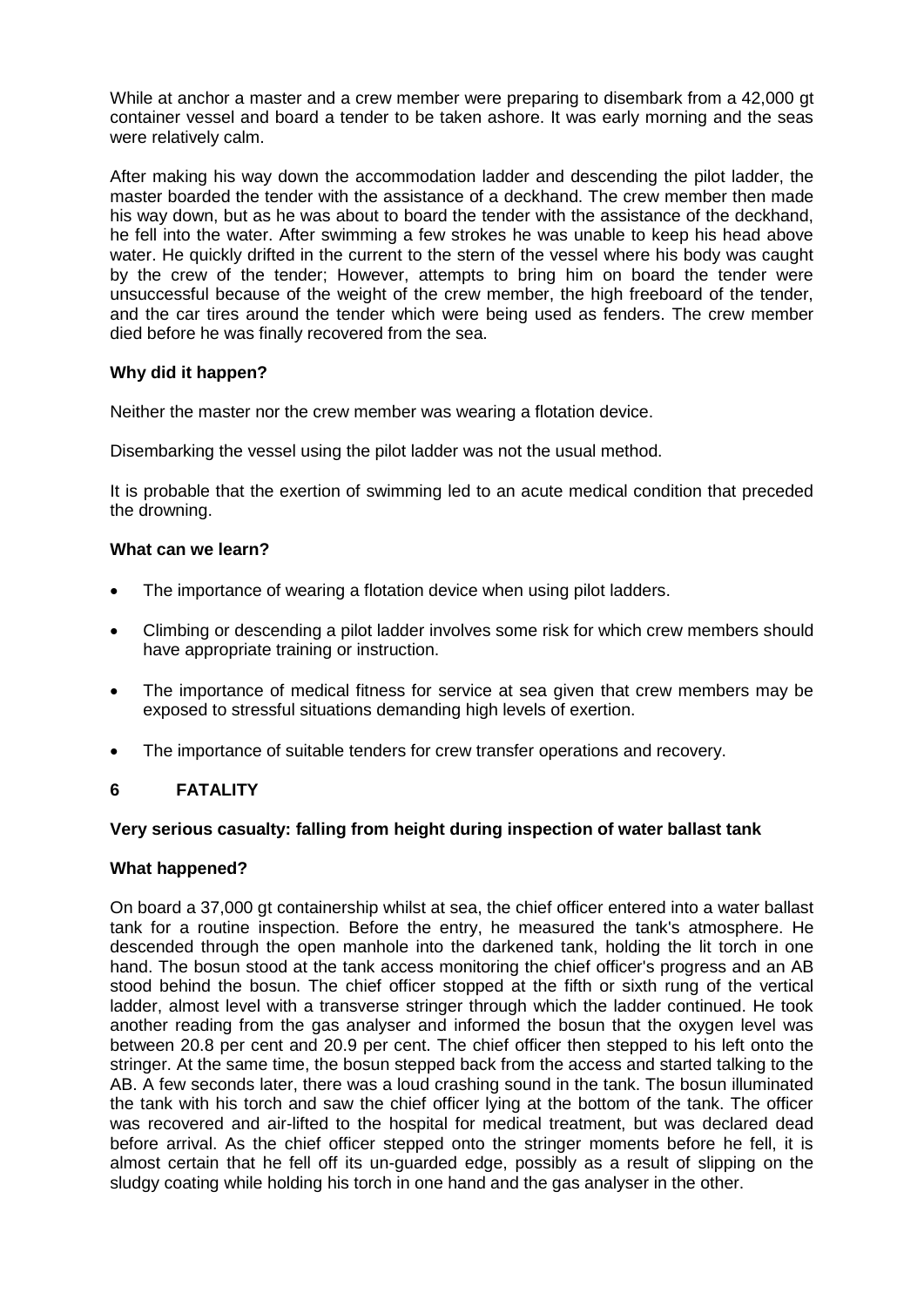## **Why did it happen?**

The precautions taken by the Chief Officer before entry into the tank fell significantly short of the requirements of the vessel's procedures, the expectations of the vessel's managers, and industry best practice.

The chief officer did not follow the permit to work system on board for entering into enclosed spaces.

The danger of falling during tank inspections had not been recognized or considered as no permits to work aloft were issued for tank entries on board.

## **What can we learn?**

It is important to follow the permit to work system for entering into enclosed spaces on board and that if there is a danger of falling from height, the precautions for working aloft must also be considered.

## **7 FATALITY**

### **Very serious casualty: falling from height after cargo hold cleaning**

### **What happened?**

While at sea, the crew of a 27,000 gt bulk carrier were carrying out hold cleaning in preparation for the next voyage. After No.2 hold be been cleaned, they had started cleaning of No.3 cargo hold, using hydrochloric acid. At that time, the ladders inside the hold were wet due to passing showers, and the vessel was rolling moderately. As the hatch cover was to be closed for the night, the two crew members working inside the hold came up from hold using the ladders. One crew member used the forward vertical ladder, the other used the aft ladder. The one crew member using the forward ladder fell from the ladder and died.

#### **Why did it happen?**

The vessel was rolling moderately. The top of the vertical ladder was slippery due to the passing showers.

The seaman may have been tired at the end of what had been an arduous day's work in tropical conditions. While climbing, the crew member did not use a safety harness and was wearing gloves that were slippery due to water. He did not wear a full protective face mask. The seaman may have been distracted as a result of a mixture of perspiration and hydrochloric acid and that would have caused irritation to his skin and/or eyes. The personal protective equipment that the seaman was wearing, or carrying, may have increased the difficulty he experienced while climbing the cargo hold ladder.

No thorough safety assessment on cleaning work covering all associated risks, including weather had been conducted before starting work. The ship's crew did not adequately consider all of the risks associated with cleaning the cargo holds with hydrochloric acid The ship's crew were not aware of the safety information provided by the material safety data sheet. The ship's safety management system was not effective in ensuring that the crew carried out a formal risk analysis for the hazardous task of preparing the cargo holds with hydrochloric acid.

#### **What can we learn?**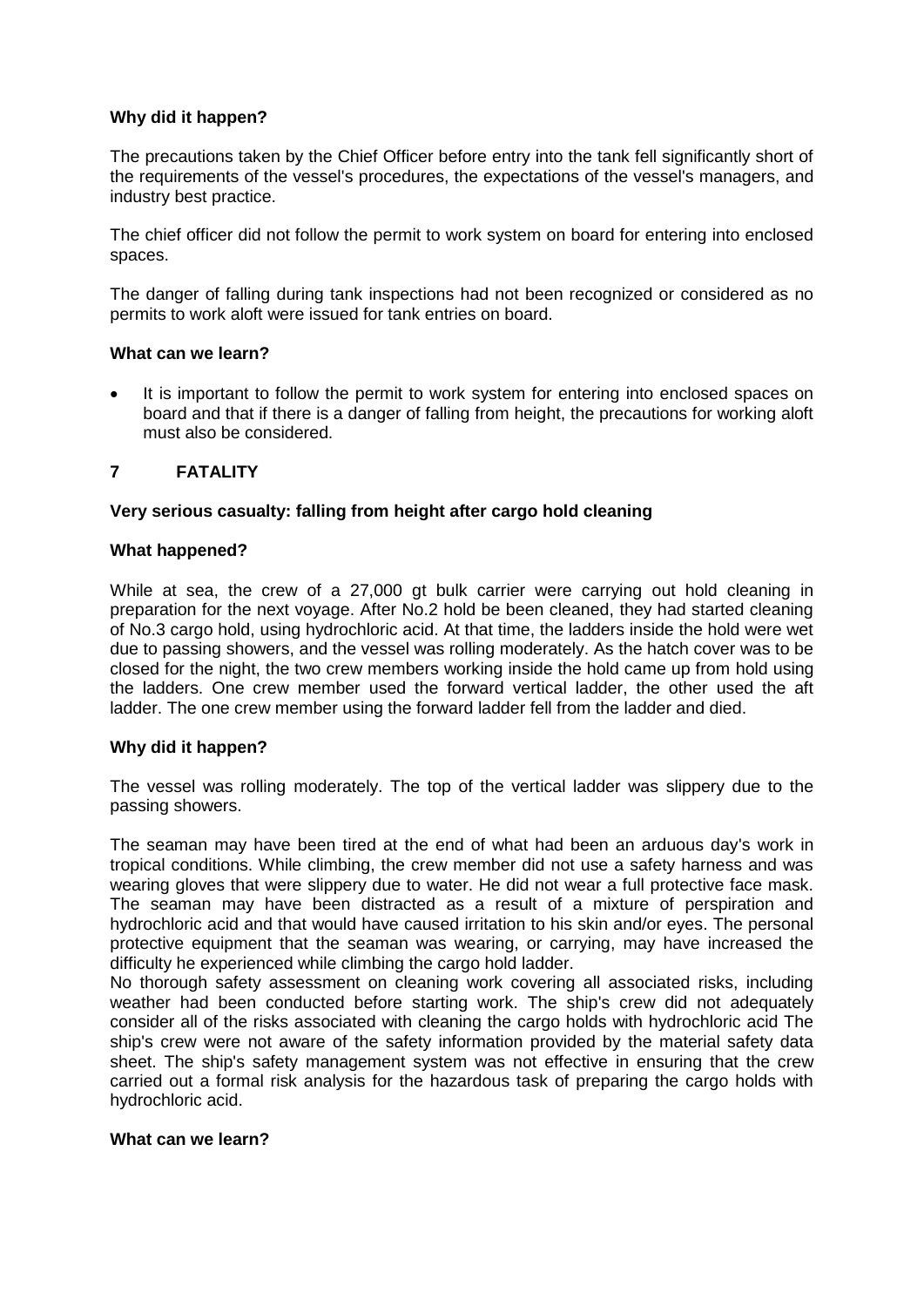- Crew fatigue should be managed in accordance with ILO Convention to prevent fatal accidents on board.
- A formal risk analysis for hazardous tasks must be carried out properly before starting work and personal protective equipment should be worn until the work is completed.
- Essential safety information for dangerous material should be provided on board and the crew must be well-acquainted with it.

## **8 FATALITY**

### **Very serious casualty: falling down the stairs on the main deck**

### **What happened?**

At about daybreak, a crew member walked through an accessway to descend the exterior stairs to the main deck of a 7,500 gt general cargo ship. The crew member, who was wearing a hard hat, fell down the stairs, hit his head on the studs of a manhole cover and subsequently died. The crew member had in his possession a flashlight, but it was found turned off.

### **Why did it happen?**

Although it could not be determined what caused the crew member to fall down the stairs, he either tripped over a 5 cm raised lip along the top of the stairs or lost his balance while descending them. The stairs were steep and the handrails were installed only along the top half of the stairs.

The 5 cm raised lip along the top of the stairs was not adequately marked as a hazard.

The top and bottom steps of the stairs were painted yellow but the paint was worn.

There was no lighting installed in the vicinity of the stairs.

#### **What can we learn?**

- The importance of identifying tripping hazards and taking measures to eliminate or minimize them.
- The importance of verifying that measures taken to address a hazard continue to be effective.
- Handrails should be installed along the entire length of the stairs.

#### **9 FATALITY**

#### **Very serious casualty: fatal accident during hatch cover operation**

#### **What happened?**

After loading of No.1 lower cargo hold was finished, the chief officer of a 5,000 gt general cargo ship was closing the tween deck hatch covers of the hold assisted by a seaman. While the crane driver hoisted the hatch cover, the officer remained standing on it at the forward starboard end. The hatch cover was observed to have moved approximately 0.5 metres aft when the T hooks at the aft side were seen to release, followed very quickly by the T hooks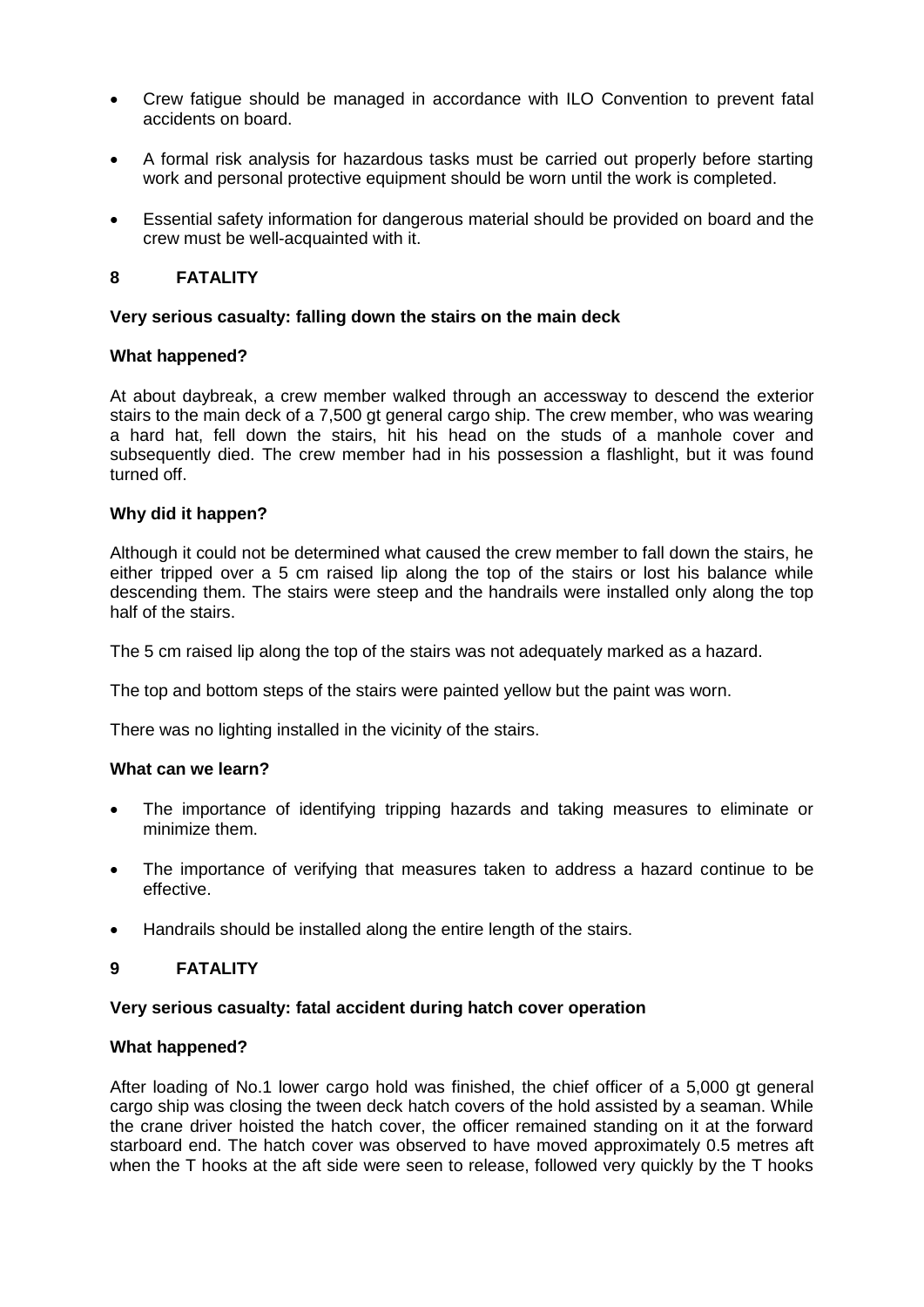at the fore end. The officer and tween deck hatch cover fell, with the hatch cover finally landing on and fatally injuring the officer.

## **Why did it happen?**

The planning of the lifting operation was inadequate. The dedicated hatch cover crane had not been used to move the tween deck hatch cover. The outer casting for moving the tween deck hatch cover had not been used to fix the T hooks. The T hook locking arrangement was not satisfactory due to excessive clearance and movement inherent in the design.

The familiarization of the chief officer following a return to duty was not undertaken in a satisfactory manner. He did not recognize the safety risks inherent in remaining on the hatch cover when it was moving, and he did not mitigate the risks of working at height.

Risk assessment techniques and other safety management tools were not conducted properly.

### **What can we learn?**

- Never ride on a load being lifted unless the lifting appliance used is designed for lifting or lowering personnel.
- Ship equipment should be maintained and used in accordance with manufacturers' instructions.
- A risk assessment for all potentially dangerous work on board must be conducted in advance.
- Newly joining crew members must be given enough time for them to be well acquainted with the ship's systems.
- Manufacturers must ensure that ships' equipment is of a safe design to mitigate potential dangers to the crew.

## **10 FATALITY**

#### **Very serious casualty: fatal accident during cargo operation**

## **What happened?**

The deck crew of a 33,000 gt bulk carrier was securing a gantry crane. Two crew members went up into the crane to start the necessary work there. After preparing the crane for stowage, the four main jibs had to be swung in.

Swinging in of the jibs is done from a manoeuvring panel on a platform below the crane's forward port leg. A third crewmember went to the manoeuvring platform to swing in the jibs.

After confirmation that all crew were in a safe position, the four jibs were set in motion. Subsequently, and without notifying the other crew involved, two crew members on the girdens of the gantry crane identified that the end stopper hatches located in the protective walls needed to be open. The two crew then immediately went and opened the end stopper hatches. Following that, one crewmember was found struck and killed by the end stop of the starboard aft jib.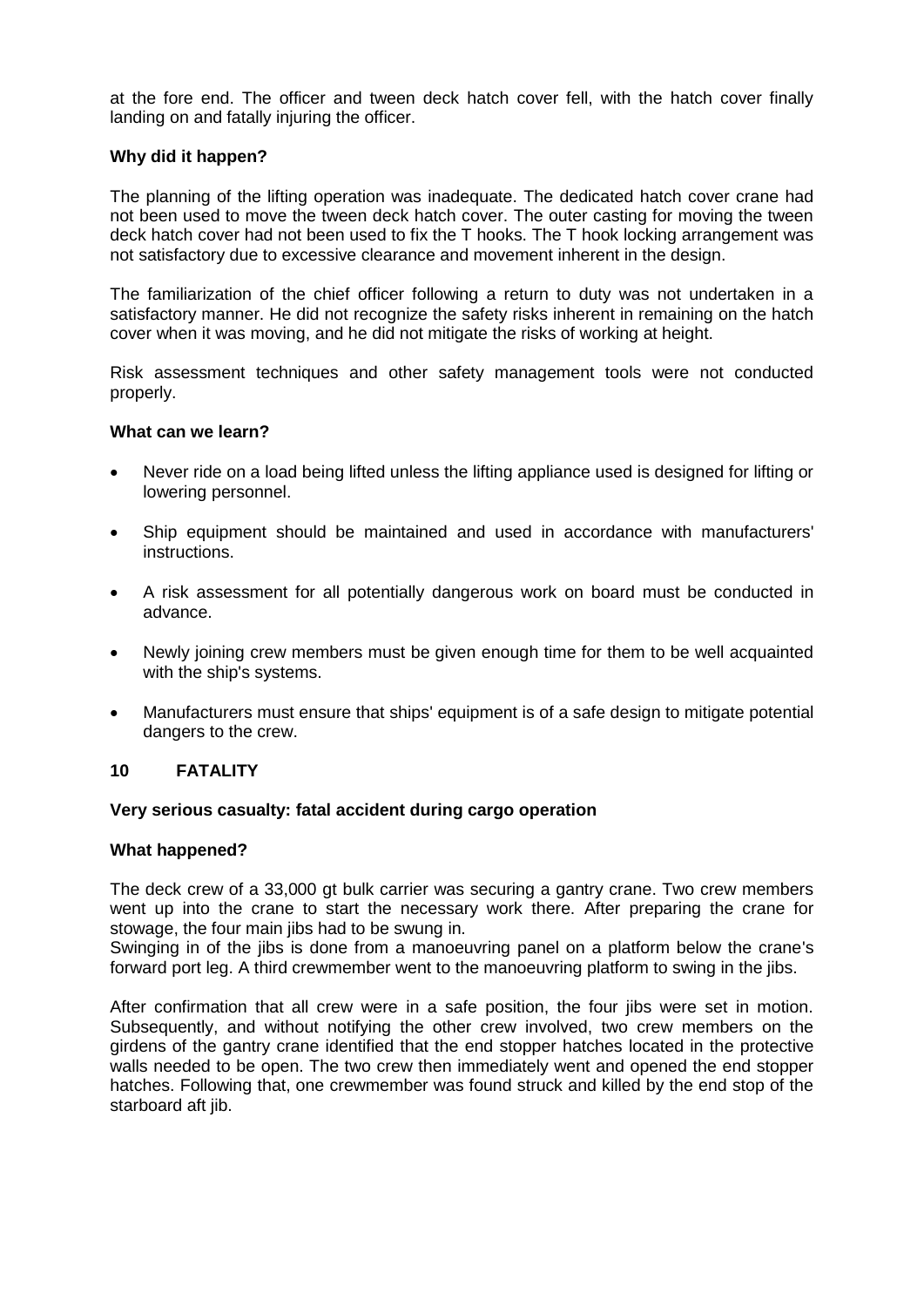

Figure 1: Simplified drawing of the gantry crane seen from above.

# **Why did it happen?**

The accident occurred while the boatswain was on the walkway as the jibs were swung in. The end stops installed on the jibs to secure the trolley, move in through the crane's forward and aft protective walls and pass the girders, and hence the walkway. It has not been possible to ascertain why the boatswain was in the area.

After having opened the hatch for the end stop, he may have given his attention to checking the chain to be attached to the T-shaped securing bolt in the aft corner of the starboard sliding roof section. This is based on where the boatswain was hit and the position in which he was found.

## **What can we learn?**

- Risk assessment for all work on board should be carried out beforehand with necessary measures and crew should pay attention including proper communication, observation of safety regulation etc during work.
- Area with moving parts introducing risk of crushing crew members should be closed off, clearly marked with appropriate signs and warning lights/alarms.

## **11 FATALITY**

## **Very serious casualty: lifting appliance failed leading to loss of life**

#### **What happened?**

Modifications were being made to the top of a diving bell on a 9,000 gt diving support vessel. The vessel was at sea at the time, undergoing sea trials after a dry docking period. The newly installed winch supporting the diving bell's 4 tonne cursor suddenly rendered, allowing the cursor to drop suddenly over the top of the diving bell. (The cursor is a steel cage which is lowered over the top of the diving bell to protect it while it passes through the moonpool). A rigger, working on top of the bell, was trapped between the cursor and the bell. He was airlifted to hospital within 30 minutes of the accident but was pronounced dead soon after arrival.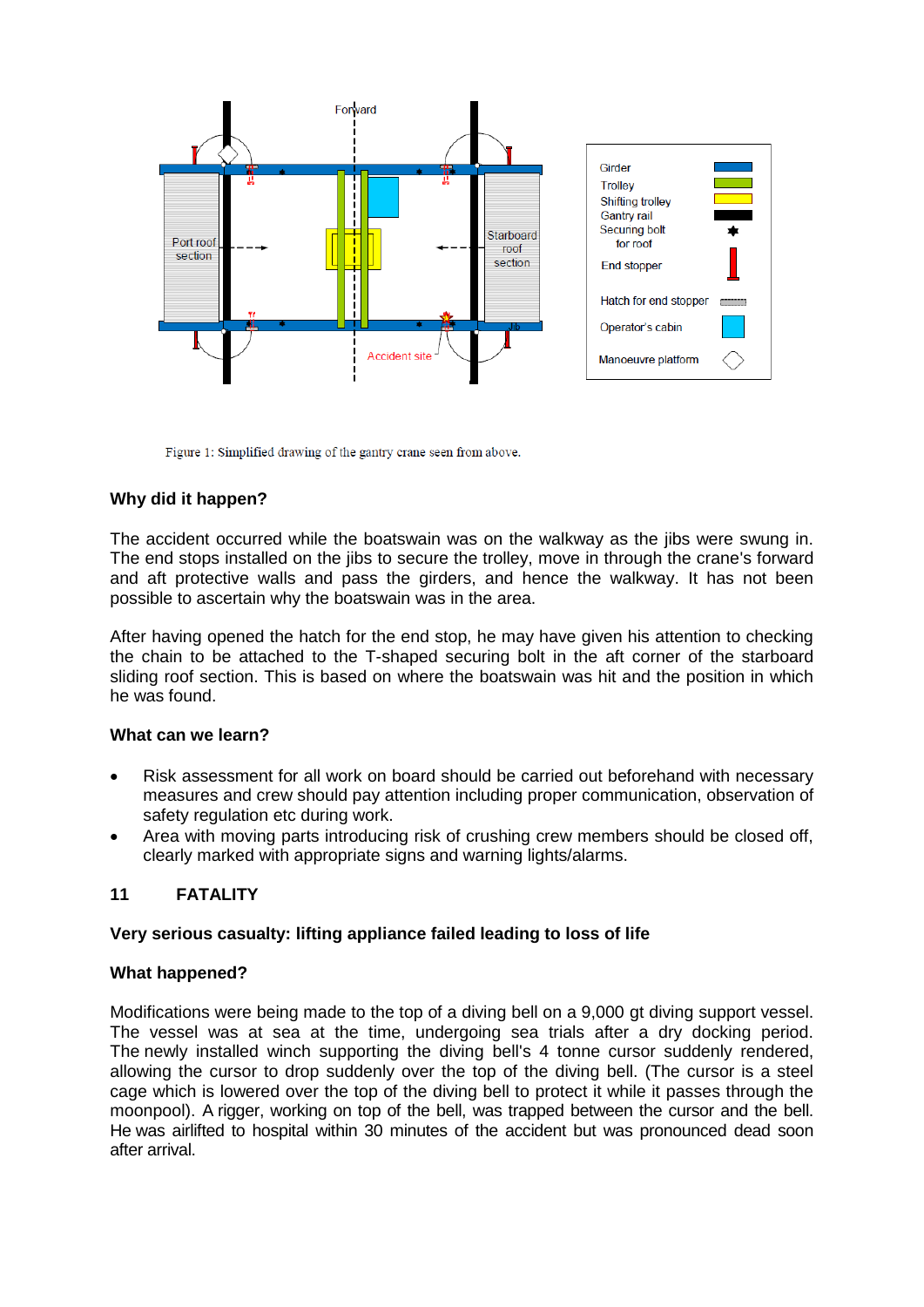## **Why did it happen?**

The cursor winch was newly installed as part of a modification of the bell arrangement and at the time of the accident the system had not been commissioned or load tested since assembly on board.

The person operating the winch left the operating position after shutting the hydraulic power off. The action of shutting the power off should have left both winch brakes engaged, but a faulty pilot valve caused the winch brakes to malfunction.

The cursor was not positively supported (e.g. by strops or blocks) at the time of the accident. Cursor supports and securing devices, provided to give positive support to the cursor during bell handling operations were not deployed.

### **What can we learn?**

- It is extremely inadvisable to place any confidence in the safe operation of machinery that has not been fully commissioned and which therefore has not been properly tested.
- Do not use lifting appliances which have not been proof tested and certified fit for purpose.
- Never carry out maintenance or modification work under a suspended load without first ensuring the load has been positively supported by additional means.
- Do not leave winch controls unattended while a load is suspended.

# **12 FATALITY**

#### **Very serious casualty: explosion while cutting off the top of a steel drum leading to loss of life**

#### **What happened?**

An engine-room rating serving on board a 23,132 gt multipurpose ship was fatally injured when using a pneumatic angle grinder to cut the top off a 200 litre steel drum. The drum exploded, hitting the rating with great force. He later died as a result of his injuries.

#### **Why did it happen?**

The drum had contained a flammable oil. It had not been thoroughly washed out and ventilated. The drum sealing caps were left in place during the grinding operation. The angle grinder produced heat and sparks during its use to cut the top off the drum. The vaporized oil/air mixture was ignited by heat from the grinding operation.

An appropriate risk analysis was not undertaken and a hot work permit was not completed for the task.

#### **What can we learn?**

- When disposing of, or modifying drums which have, or may have contained, flammable substances, cold cutting techniques should be used. Any techniques likely to generate heat or sparks should only be used after the container has been thoroughly cleaned and gas-freed.
- If occasions occur on board where crew members are found using cutting or burning gear without the prior issuance of a hot work permit, consideration might be given by the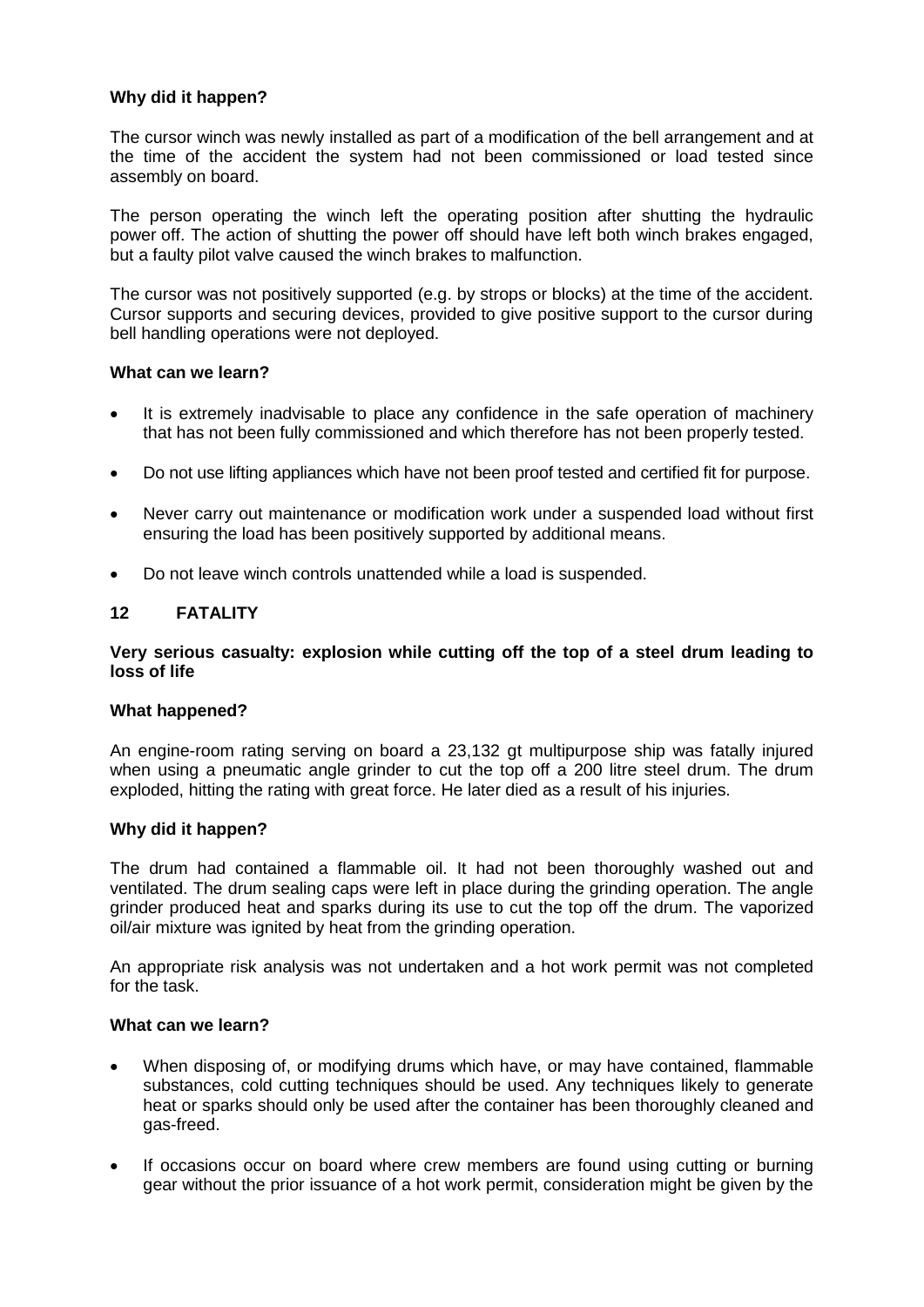Safety Officer to having such equipment maintained in a locked store and requiring issuance of a hot work permit as a pre-requisite of releasing the equipment for use.

## **13 FATALITY**

### **Very serious casualty: falling overboard during preparation for fishing**

#### **What happened?**

A 140 gt trawler departed from port after boarding 4 crew members.

Whilst connecting the bridle on the port side, one crew member fell backwards over the bulwark on the aft quarter main deck.

Rescue was delayed and the casualty died due to cardio respiratory arrest secondary to drowning.

#### **Why did it happen?**

The crew did not wear personnel floating devices, and the casualty, reportedly, looked "distracted" during working.

#### **What can we learn?**

- Crew should pay utmost attention to dangerous work on board.
- Crew should wear personal safety equipment including personnel floating device, etc., whilst working on deck.

#### **14 FATALITY**

#### **Very serious casualty: falling overboard while returning to home port**

#### **What happened?**

A 36 gt gillnetter was en route to its home port, which was about 16 miles away. Weather was good, seas were 2 metres and the water temperature was 7 degrees Celsius. The master was at the wheel, four crew members were forward hauling in the nets and one crew member was aft. The crew member aft exited the compartment for stowing the nets and was climbing down the rungs of the access ladder to the compartment and fell overboard. A few minutes later the crew noticed the crew member was missing and raised the alarm. The vessel was turned around to search for the crew member. About twenty minutes later the crew member was spotted motionless on the sea surface. The crew was unable to retrieve the crew member from the water, and he was never recovered.

#### **Why did it happen?**

It is likely the crew member lost either his footing or his grip while he was climbing down the rungs. The access ladder to the compartment – which is located beside the port bulwark and extends up beyond the height of the bulwark – was draped over with nets. Also, the crew member was seen to be carrying clothing items in one hand.

The crew member was alone in an area that could not be well seen from the wheelhouse and there were no means in place for communications.

The crew member was not wearing a personal flotation device.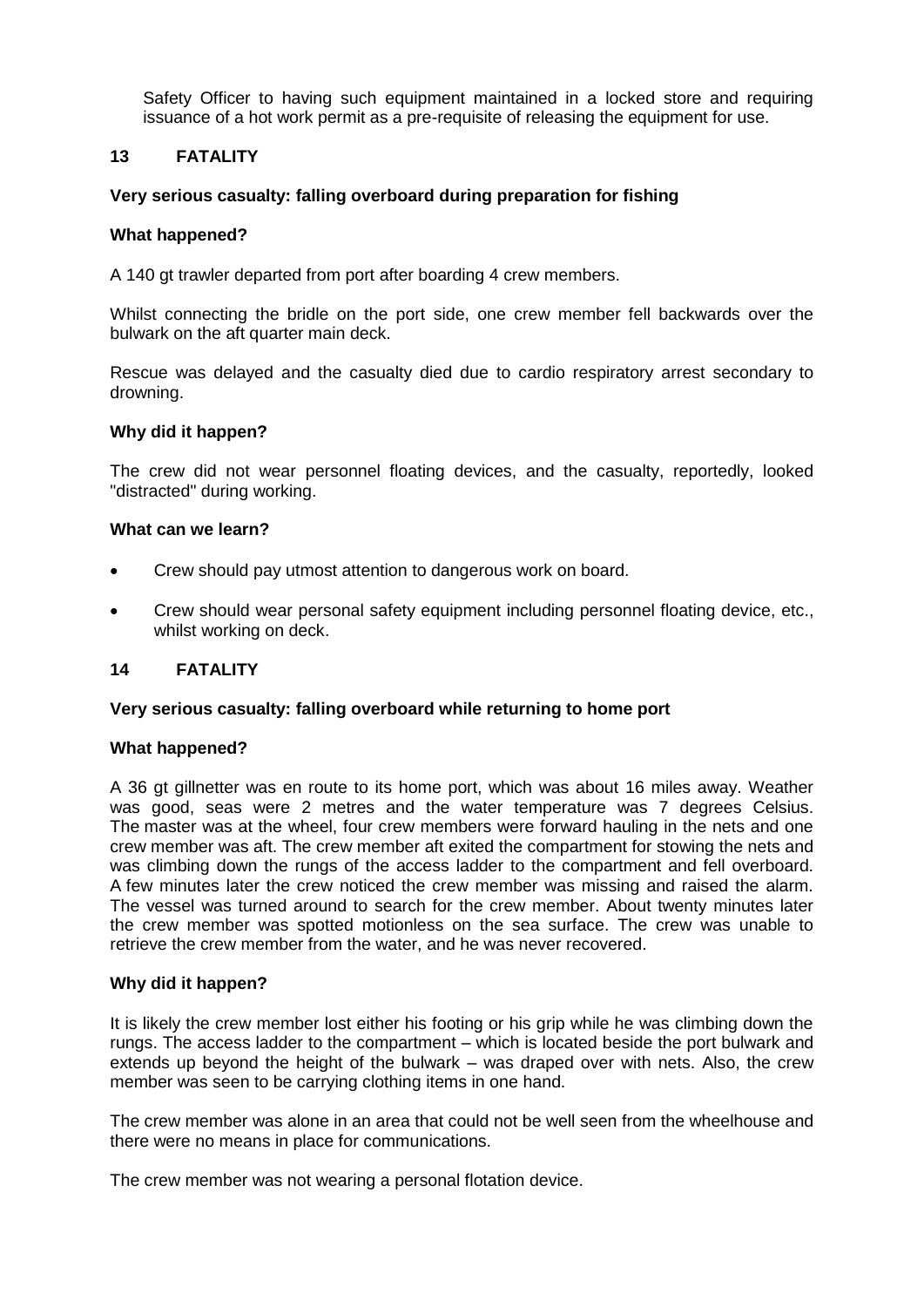There was no adequate means on board the vessel to retrieve a man overboard.

## **What can we learn?**

- The importance of wearing a personal flotation device or flotation workwear when working in areas where there may be a risk of falling overboard.
- The dangers of climbing or descending ladders while carrying items in one hand.
- The importance of maintaining communications or visual contact with crew members working alone or in isolated areas.
- Ensuring a means of retrieval from the water on board vessels with high freeboard.

# **15 FATALITY**

### **Very serious casualty: man overboard/falling overboard while stowing nets**

### **What happened?**

A crew member on board a 300 gt fishing vessel had fallen overboard while stowing fishing nets on top of the flying bridge. He was unable to reach the various lifesaving devices that the other crew cast to him. The crew then tried launching the rescue boat but it was not connected to its launching device and once it was launched, the engine would not start. The crew member's body was eventually recovered on board about 1.5 hours after he fell overboard. He could not be revived.

### **Why did it happen?**

The crew were not well practiced in techniques for retrieving persons from the water and the rescue attempts were constrained by the fact that the rescue craft was not in a good state of readiness and not in a good state of repair.

#### **What can we learn?**

- If crew members fall overboard or end up in the water due to an accident their chances of survival will depend on the speed of the crew response, and how well the response has been planned.
- Survival craft and equipment must be in a state of readiness and in good working order if they are going to be effective in saving lives.

## **16 SERIOUS INJURY**

#### **Serious casualty: crew members injured while working on forecastle**

#### **What Happened?**

A 40,000 gt containership was steaming at reduced speed on a westerly heading in southwesterly monsoonal weather. At about noon, the chief engineer reported to the bridge that the bow thruster water ingress alarm had sounded. Half an hour later the chief officer and five crew members went forward to check on water ingress into the bow thruster room. They found no water in the bow thruster room but found water leaking from the port chain locker into the fore peak store. Two crew members were instructed to pump out the chain locker while the chief officer and three crew members went to the forecastle to investigate the water ingress into the chain locker. They found the spurling pipe cover had shifted, so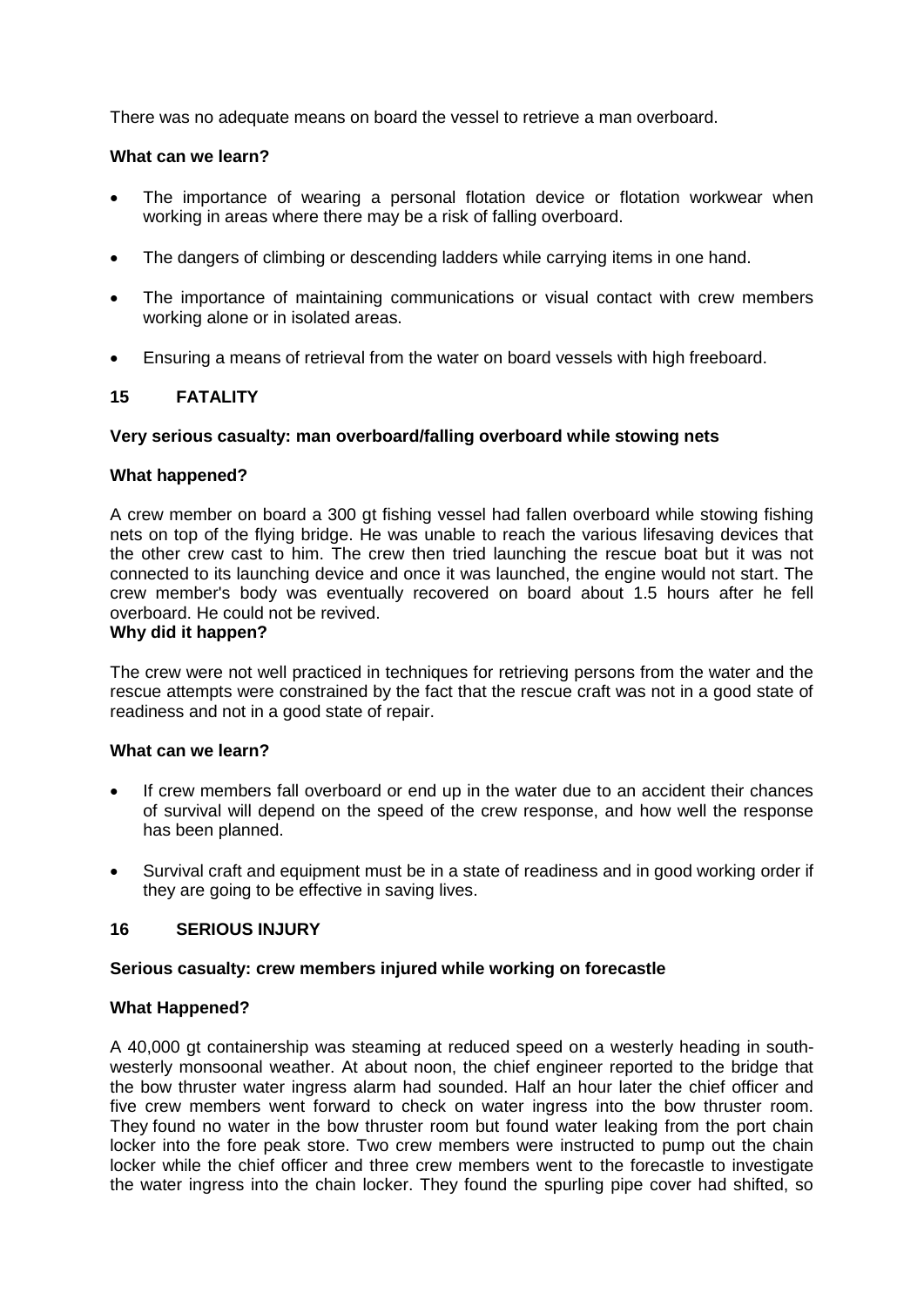they replaced it, covered it with canvas and cemented it in place. They then started retensioning the loose anchor lashings. While the crew were attending to the anchor lashings, a heavy sea was shipped on deck. The chief mate and two crew members were knocked off their feet and injured. However, one crew member escaped injury and returned to the accommodation to raise the alarm. The injured crew members were recovered, returned to the accommodation and provided with first aid. The master sought tele-medical advice and then diverted the ship to the nearest port of call. The injured crew members were landed there for medical treatment.

## **Why did it happen?**

The crew did not appropriately consider the risks associated with working on the forecastle in the heavy weather conditions. As a result, appropriate risk controls were not put in place.

## **What can we learn?**

 Risk assessments are an essential tool to be used on the job to ensure that all risks are considered and that appropriate risk controls are in place before hazardous work is carried out.

## **17 SERIOUS INJURY**

### **Serious casualty: crush injuries sustained by two crew members in cargo hold**

### **What Happened?**

A 6,000 gt ro-ro/lo-lo carrier was en-route in poor weather and the sea/wind state had reached force 8. The chief mate inspected the cargo and reported to the master that there were no problems with the stow. A little later the chief mate was in the mess room when he heard a loud noise from the cargo hold. He went to investigate and found that wooden cradles that were supporting a cargo of steel pipes had moved and that three of the four lashing lines were loose at one end of the pipes. Without informing the master, the chief mate returned to the accommodation and rounded up the crew before returning to the hold to re-stow the pipes. The pipes were stable so the crew climbed on top of them to begin work. However, about 5 minutes later, the ship rolled heavily and the pipes began to move. As a result, both the chief mate and an ordinary seaman had their legs pinned between the pipes. The master was alerted to the incident and a rescue party subsequently removed the injured men from the hold. Both men were evacuated ashore by helicopter, which required an extraordinary effort.

#### **Why did it happen?**

No formal risk assessment was carried out before the crew entered the cargo hold to resecure the lashings, and insufficient risk controls were put in place to ensure the crew members were not injured while they were re-securing the cargo.

The communication between the chief mate and the master was insufficient, not allowing the master to assess the plan to enter the cargo hold with almost all the deck crew and to implement risk controls before the work started.

Among the crew the chief mate, who was of the same nationality as the crew members, was accepted as the authority to give instructions. The master, being the only person of another nationality, was segregated.

#### **What can we learn?**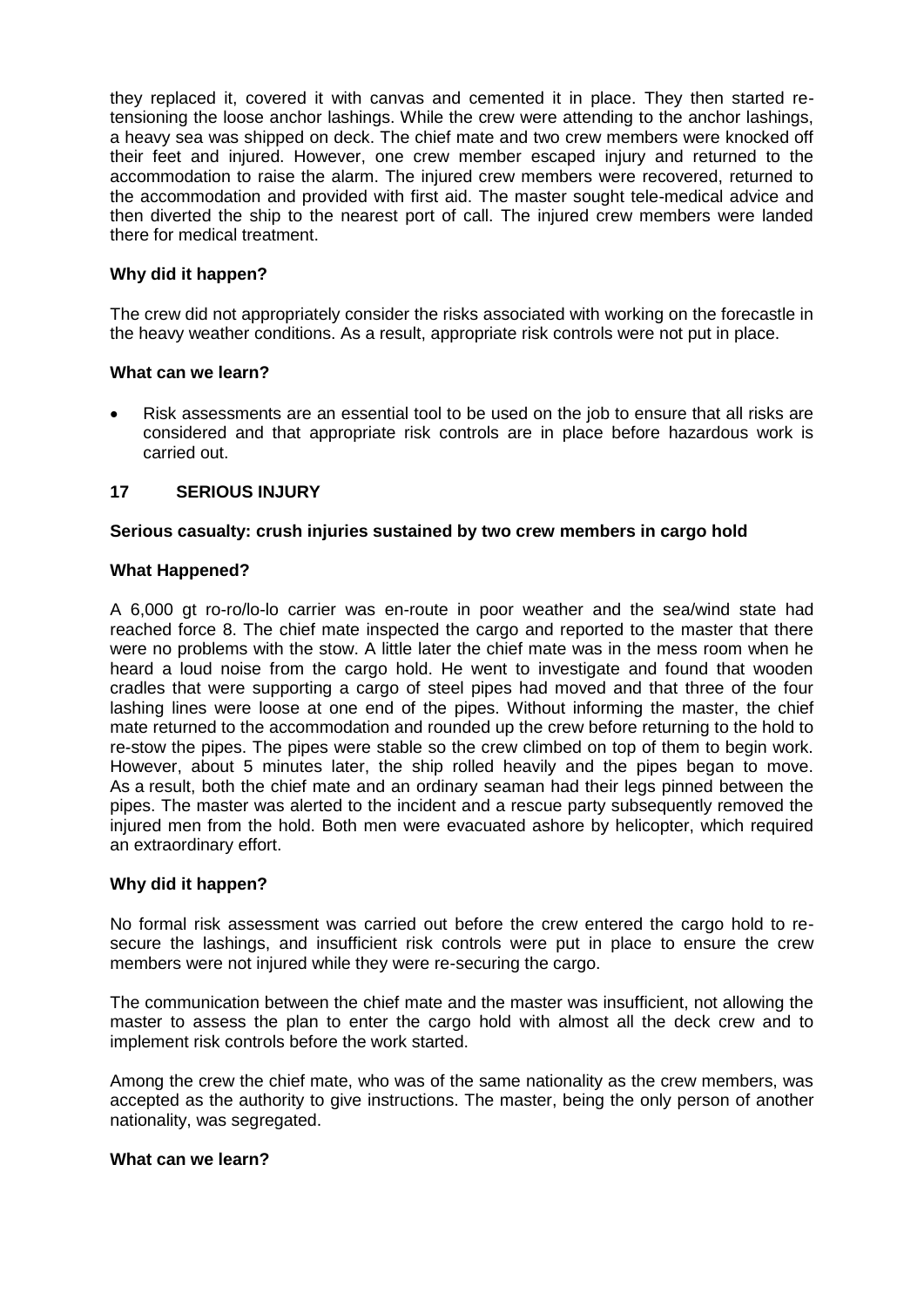- Formal risk assessments are not a paperwork exercise to appease management but an effective tool to be used on the job to ensure that all risks are considered and that appropriate risk controls are in place before hazardous work is carried out.
- Proper communication in a well understood language is a basic prerequisite to prevent from hazards and to foster safety.
- Attention has to be paid to the matter of national composition of vessel crews taking into account the cultural and language factor.
- Where the ship has a mixed national crew, emphasis must be given to effective communication taking into account both the culture and language factors. This is particularly important in an emergency situation.

### **18 SERIOUS INJURY**

### **Serious casualty: serious injury while stowing the hook and block of a shipboard crane**

### **What happened?**

A 14,500 gt, geared container vessel had completed loading refrigerated containers onto its hatch covers, and the crew were attempting to stow the hook and block of one of the ship's cranes whose hoisting system had failed. To achieve this, the hook and block were restrained using slings passed through one of the top lifting eyes of a container on the second tier while the jib was lowered. When the weight had been taken by the slings, and the hook and block were hanging approximately 2m above the deck between two rows of containers, one of the deck officers approached the hook to attach the slings that would be used to drag it forward to it stowage. As the officer approached the hook one of the slings failed allowing the hook to fall on him, injuring him seriously.

#### **Why did it happen?**

Although the slings were strong enough to carry the weight of the hook, one failed because it was under tension across a sharp edge that, effectively, cut it into two pieces.

As the crew did not have the knowledge to repair the crane, they were attempting to secure the hook and block using a novel method that had not been thoroughly considered, specifically that the hook was suspended high enough to create a hazard should it fall, that a member of the crew had to go under the suspended hook to attach another sling and that the weight bearing slings were led over sharp edges.

#### **What can we learn?**

 Time spent critically reviewing a plan to determine what could go wrong is seldom wasted. A thorough risk assessment would likely have identified the weaknesses in this plan, all of which would probably have been mitigated with a little thought.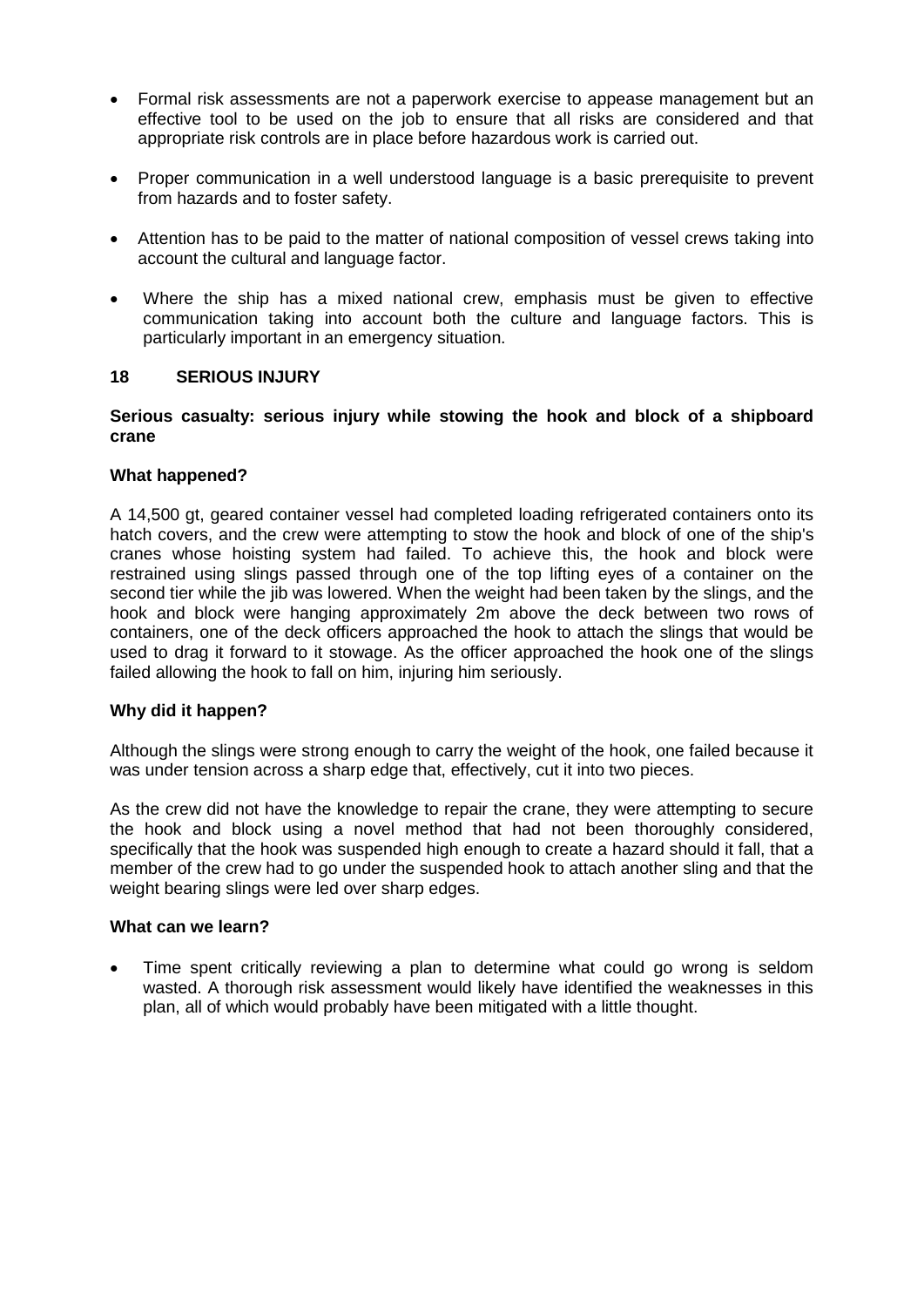### **19 GROUNDING**

### **Very serious casualty: grounding and subsequent constructive total loss**

### **What happened?**

A 100 m long, 4,500 gt modern container feeder ship ran aground on the coast, while trading between a group of islands. The vessel was on her home run serving on a scheduled loop. The grounding occurred at full speed only about 5 nm off her port of call, and in the early morning with an officer on watch standing navigational watch on a six-hour duty turn. Visibility was good, weather and sea rough but with no impact on the casualty. The vessel was salvaged by tug but declared a total loss.

### **Why did it happen?**

Poor bridge team management was identified as having been the root cause of the grounding. The navigational watch pattern was subject to being changed on demand from a standard three-watch system in sea operation – with the master sharing – into a two-watch system – with one watch officer excluded – while serving ports in the islands' inland waters. Thus, the master rotated with the other watch officer on a six hour interval while the first watch officer was released for in-port cargo handling and operation.

This watch system together with other functions allocated to the watchkeepers resulted in an excessive workload for the officer on watch. Fatigue with a resultant deterioration of safety awareness appears to having affected the behaviour of the officer on watch. No look out was posted on the bridge, no regular fixes were taken, no course monitoring was conducted and the watch alarm was switched off.

### **What can we learn?**

- Navigational watch routines have to be planned to accommodate all duties allocated to watch keepers so that they are not impaired by fatigue.
- Navigational watchkeeping arrangements and principles have to be observed and accomplished in accordance with STCW regulations.
- Regular monitoring of the ship's heading and regular position fixing combined with thorough navigation by eye and the utilization of all available technical aids is a standard professional requirement. Do not switch off alarms.
- The COLREGs and STCW are clear and beyond any doubt. A complete navigational watch team is essential if there is any likelihood of the officer on watch developing stress based fatigue.

#### **20 GROUNDING**

#### **Less Serious Marine Casualty: Grounding**

#### **What happened?**

While on passage on a tidal seaway a 23,000 gt bulk carrier suffered a main engine failure due to fuel starvation.

The order was given to drop both anchors, but they could not be dropped from the housed position without power. The starboard anchor was eventually dropped, but this action was insufficient to prevent the vessel from grounding on the north side of the channel. The vessel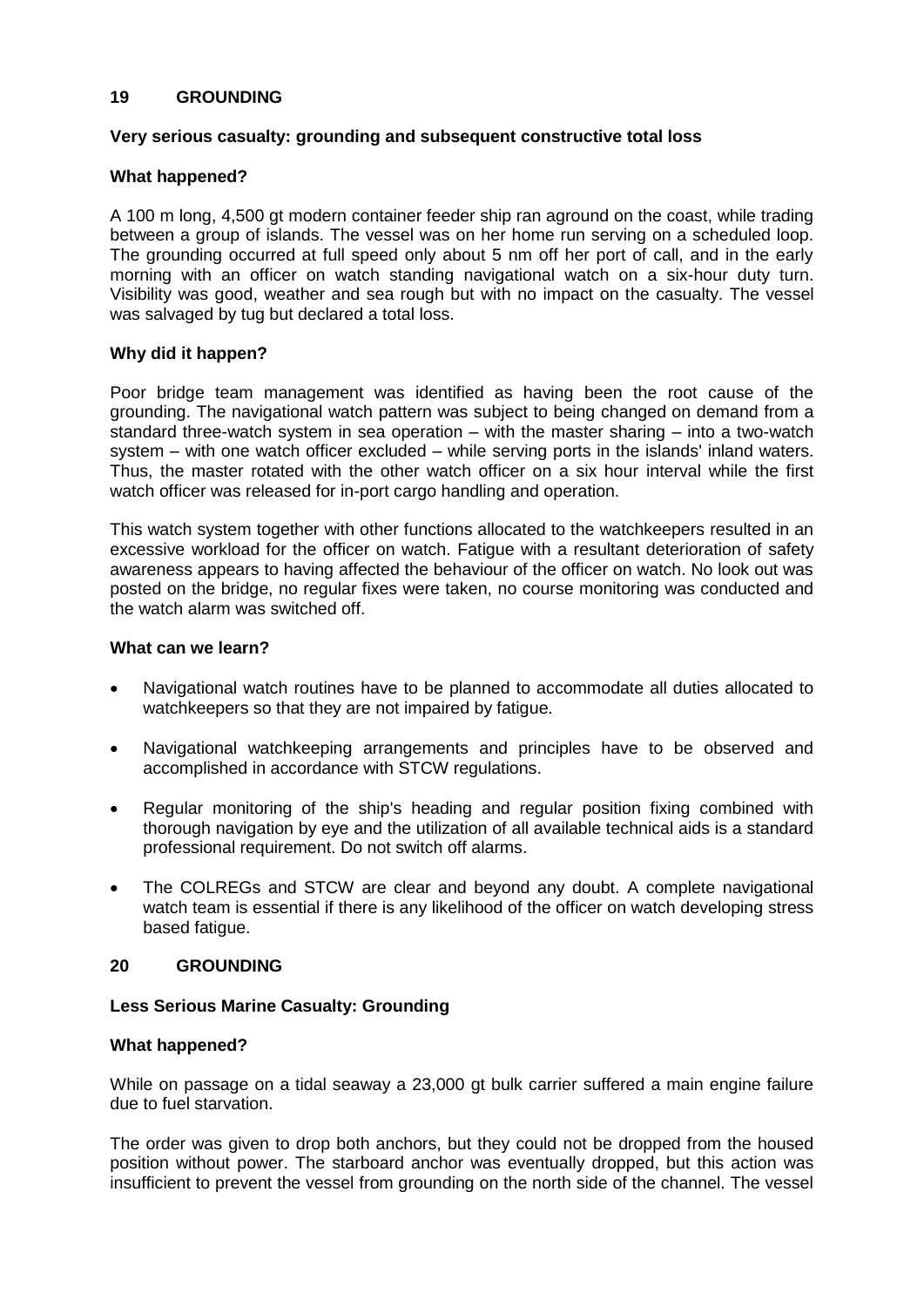suffered no water ingress, there was no pollution, and after de-ballasting 2,000 tonnes of water the vessel was able to refloat with the aid of two tugs.

## **Why did it happen?**

It was determined that the fuel oil booster pump was drawing fuel (4-6 bar) from the buffer tank to feed the main engine faster than the No.1 fuel oil feed pump was replenishing (2.5 bar) the buffer tank. No.2 fuel oil feed pump did not start, and so the main engine stopped when the fuel oil booster pump was unable to draw suction from the buffer tank. When checked after the accident, No.2 pump also could not produce more than 2.5 bar of pressure.

No.1 fuel oil feed pump was performing poorly due to excessive wear indicating a lack of maintenance. Following the accident it was discovered that there were insufficient spares onboard to repair the pump. No.2 fuel oil pump was on-standby at the time of the accident, but it did not start because the automatic pressure switch was set at 2 bar, and No.1 pump was still producing 2.5 bar of pressure.

Although it did not directly contribute to the accident, the failure of No.2 fuel oil feed pump to build pressure was attributed to incorrect adjustment of the pressure relief valve.

## **What can we learn?**

- Critical systems need to be monitored. In this case, there was no means of alerting the operators to the reducing level of fuel in the buffer tank.
- Critical systems should be included in the vessel's Planned Maintenance System, which should be periodically checked by shore-side technical staff.
- Ship's staff should inform vessel managers when onboard spares need replacing.
- When transiting confined waters, the forward mooring deck should be manned and both anchors should be immediately ready for letting go.

## **21 COLLISION**

## **Very serious casualty: collision between a fishing vessel and a passenger ship**

#### **What happened?**

At night and with visibility at about three nautical miles, a 28-metre long, 80 gt wooden-hull passenger ship was proceeding south along the lane of a traffic separation scheme. Approaching from the south was a 44-metre long, 370 gt steel-hulled fishing vessel. As the two vessels approached each other, the fishing vessel having crossed into and proceeding against the direction of the traffic of the southbound lane, failed to manoeuvre to keep well clear of the passenger ship. The passenger ship was participating in the traffic separation scheme. The passenger ship altered hard to starboard, but collided with the fishing vessel which was not fishing. The passenger vessel sank about five minutes later with many persons on board.

## **Why did it happen?**

The fishing vessel did not have on board a chart depicting the traffic separation scheme and failed to keep well clear of the passenger vessel that was participating in the traffic separation scheme.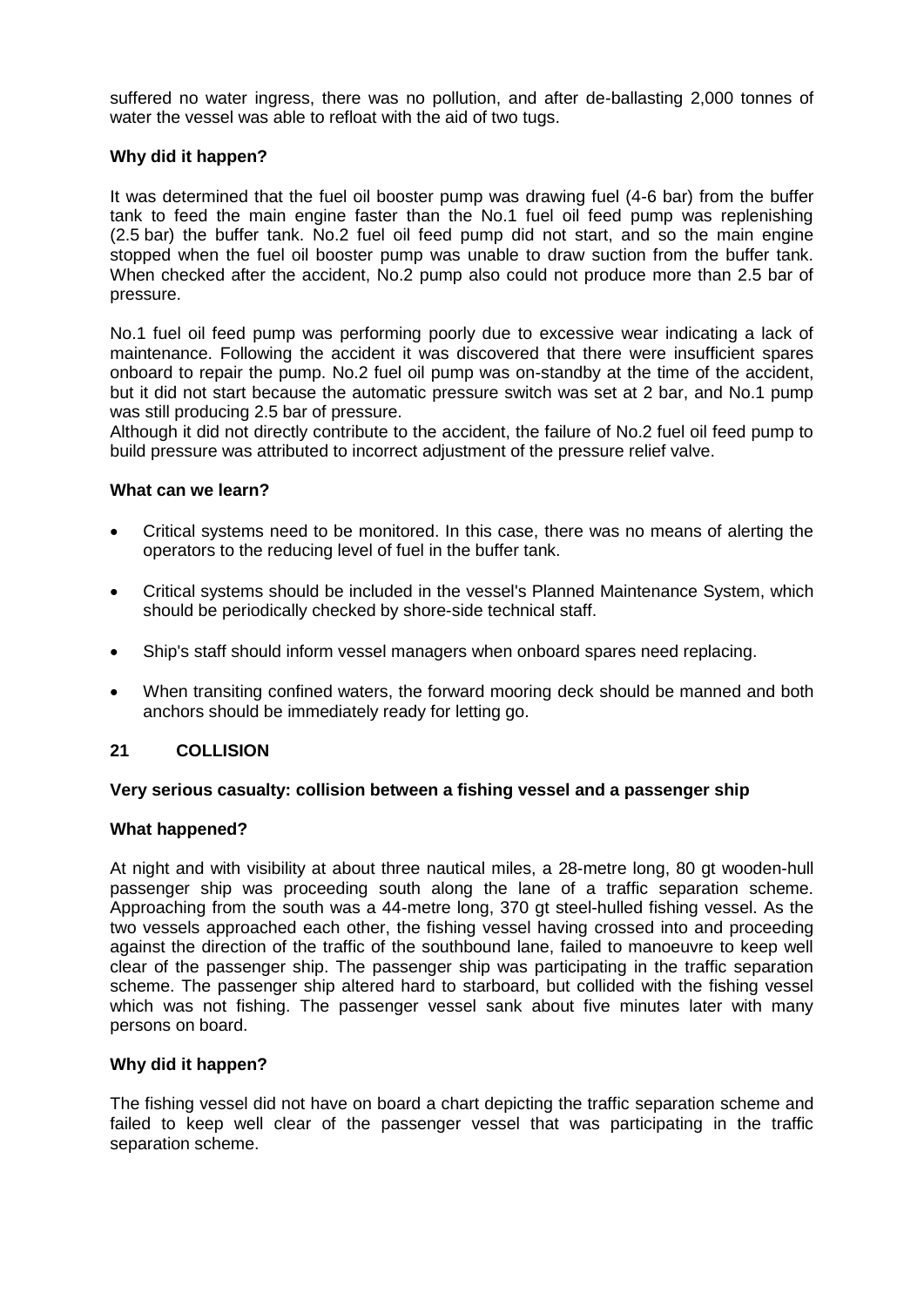The passenger vessel did not make the appropriate warning signals with her whistle or light and the evasive action taken was not early enough to avoid the collision.

Both vessels failed to have an effective lookout posted on the bridge.

### **What can we learn?**

- The importance of maintaining an effective lookout at all times.
- When doubt exists as to the action initiated by the give-way vessel, the stand-on vessel should sound warning signals and take such action as is necessary to avert collision, in accordance with COLREGs.

### **22 COLLISION**

**Very serious casualty: collision between a fishing vessel and a general cargo ship, and subsequent sinking of the fishing vessel**

#### **What happened?**

A 6,000 gt general cargo vessel had collided with a fishing vessel in restricted visibility. The fishing boat sank and only two of its seven crew were able to be rescued. The remaining five crew members are missing, presumed dead.

The crew of the cargo ship launched a lifeboat and were able to pick up two of the fishing boat crew, but the lifeboat propeller then became entangled in fishing nets floating in the water. The crew launched a second lifeboat but the engine would not start so further rescue attempts were not possible.

#### **Why did it happen?**

Both vessels had operational radar but neither crew were using it to keep a proper lookout.

Neither vessel was sounding a fog signal nor did they have a dedicated lookout.

The general cargo vessel was at full speed and did not have its engine ready for immediate manoeuvring.

The crew were not well practiced in techniques for retrieving persons from the water and the rescue attempts were constrained by the fact that some of the rescue craft were not in a good state of readiness and not in a good state of repair.

### **What can we learn?**

- If crew members end up in the water due to an accident their chances of survival will depend on the speed of the crew response, and how well the response has been planned.
- Survival craft and equipment must be in a state of readiness and in good working order if it is going to be effective in saving lives.
- When a vessel sinks or capsizes flotsam and debris are likely to be floating in the water, particularly when a fishing boat sinks because it almost always has nets and lines on deck that can float free and hinder rescue attempts.

## **23 COLLISION**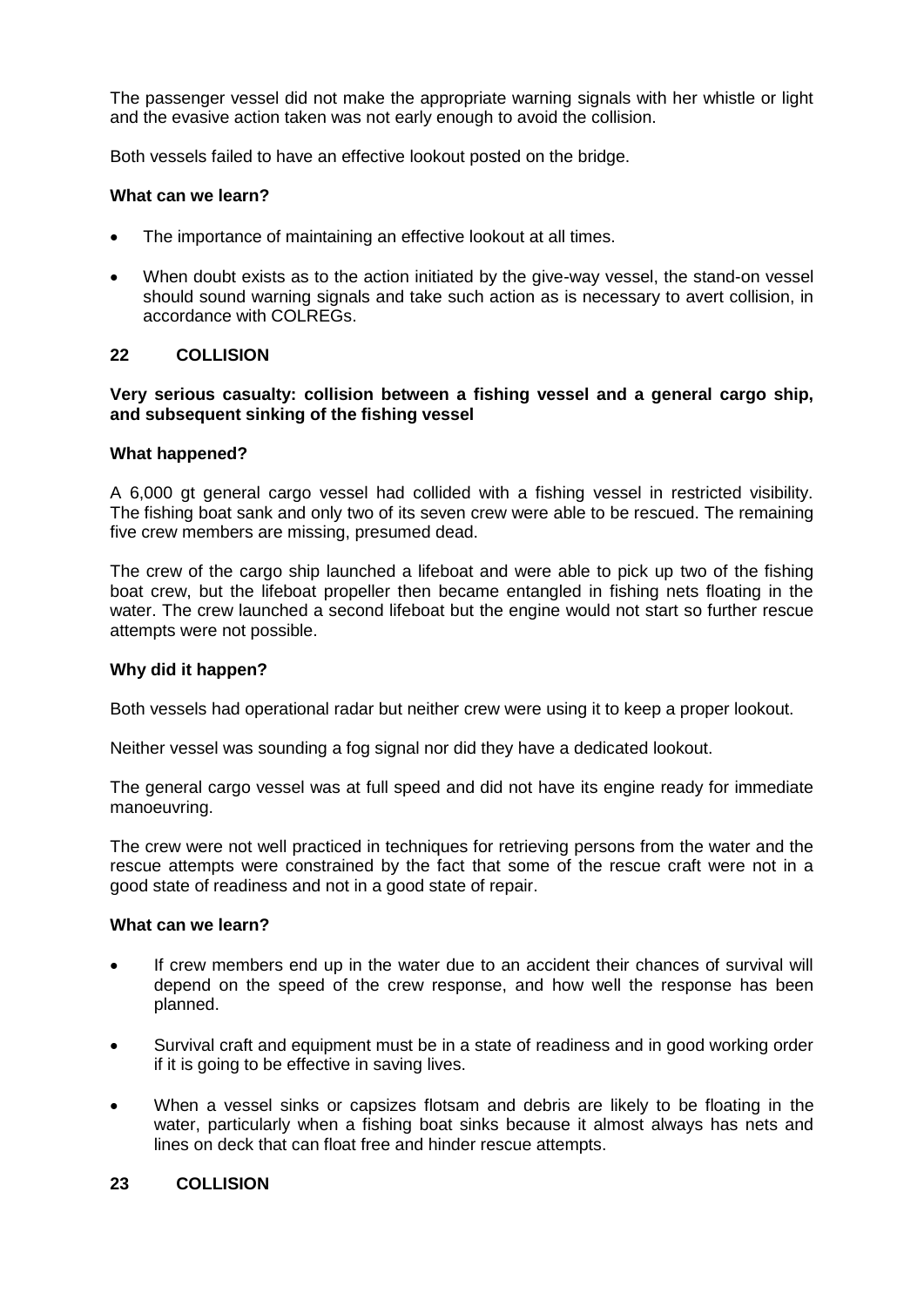**Very Serious Marine Casualty: collision between an oil tanker and a small aggregates carrier, and subsequent sinking of the small vessel**

### **What happened?**

A 4,000 gt oil/chemical tanker was outbound from a port, travelling at 10 knots in less than 1 mile visibility. It was early morning, and still dark, when the tanker's watchkeeper detected another vessel on radar, 10 degrees on the port bow at a range of 1.5 miles. Three minutes later, the other vessel's mast head and port hand navigation lights were sighted and it was determined that she was on a near reciprocal heading, and would pass port-to-port. The tanker's master altered his vessel's course 10 degrees to starboard to increase the passing distance, and ordered the Aldis lamp be flashed at the other vessel. When the distance between the two vessels had reduced to 1.5 cables, the other vessel altered course to port and was struck by the tanker's bulbous bow. The other vessel, a small aggregates carrier, sank very quickly but fortunately its four crew members were rescued.

#### **Why did it happen?**

The main contributing factors were poor visibility, and that both vessels' bridge teams took inadequate actions in these circumstances. There was no proper lookout in poor visibility and the ships were proceeding at too high a speed, given the prevailing visibility. The action taken to avoid a collision was insufficient as to be readily apparent to the other vessel. A too close passing distance was accepted, that left little time to react to a changing situation. It was assumed that the other vessel would also react appropriately. And, eventually, the action taken to avoid the collision did not comply with COLREGs.

### **What can we learn?**

- Masters should not accept passing distances that are too close, as the risk of collision is high if the other vessel fails to react as anticipated.
- Vessels should always react appropriately to restricted visibility. This includes navigating at a safe speed and keeping a good lookout and, once a close-quarters situation is detected, taking the correct actions such as slowing down or taking all way off, and navigating with caution until the other vessel is past and clear.

## **24 COLLISION**

#### **Serious casualty: collision between a Ro-Ro ferry and a sailing yacht**

#### **What happened?**

A ferry of about 15,000 gt, which operates regularly between two ports, was on a north-easterly course after departing from a port at night, while the yacht of about 20 gt was proceeding under sail on a westerly course crossing the ferry route. It was not until just before the collision that the yacht was identified visually by the ferry. The ferry crew heard the yacht asking an east-bound vessel on VHF if she could see the yacht, but there was no answer and the ferry also had no idea where the yacht was. Suddenly, a high red light was detected at a distance of about 200 metres.

The crew of the yacht observed the departure of the ferry. They thought the ferry would give way to the yacht seeing only her green sidelight and did not realize both vessels were on a collision course until a few seconds before the collision.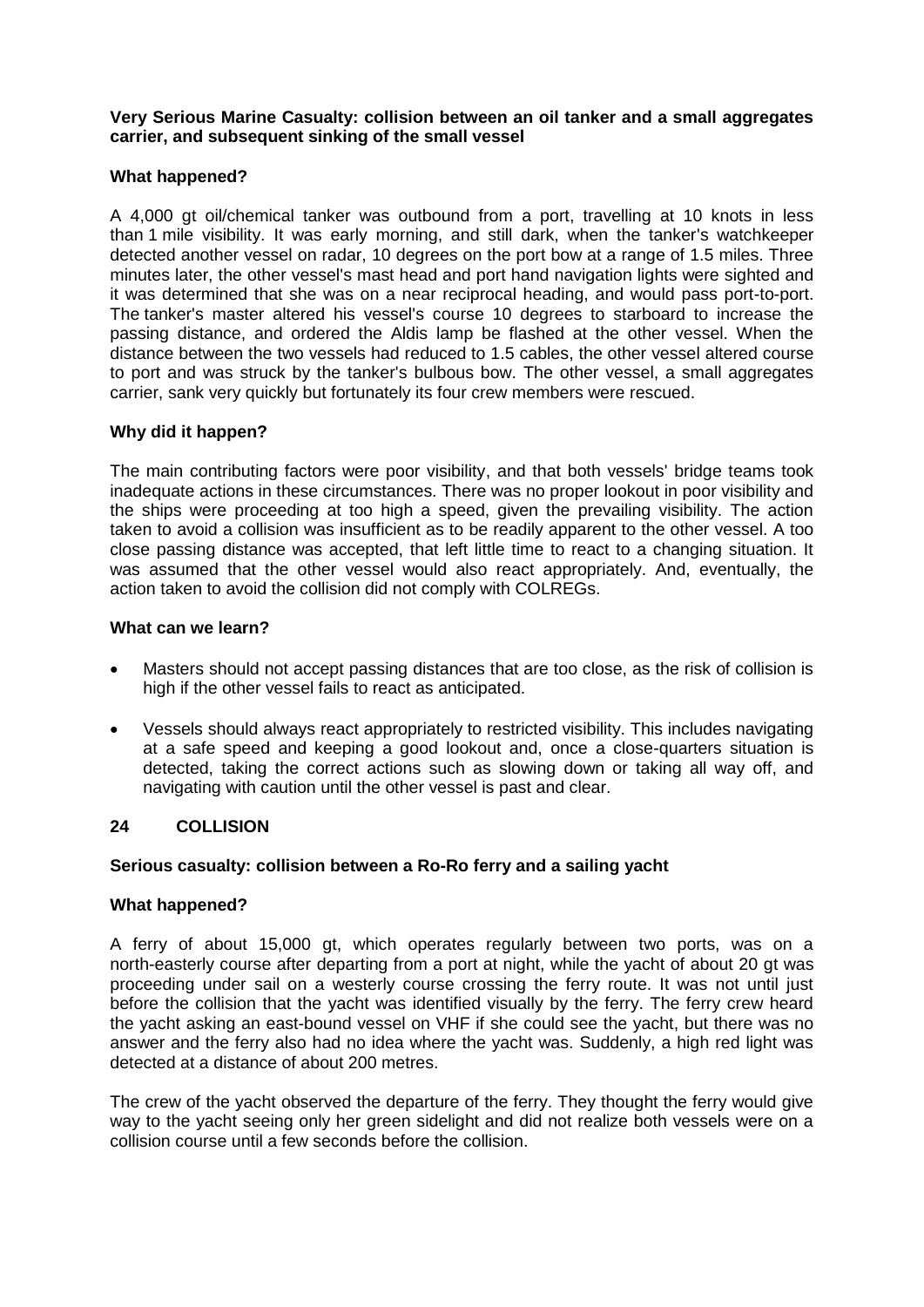The fore section of the port side of the yacht was hit by the bow of the ferry with considerable force. The yacht heeled heavily to starboard and took on a large amount of water, but the crew did not suffer any injuries. There was no environmental pollution.

### **Why did it happen?**

Vessels were coming from both the east and the west. In addition, a drilling platform together with auxiliary vessels was in close proximity to the ferry. The yacht approached the ferry in the shadow of the drilling platform.

It can be assumed that the ferry crew focused primarily on other vessels, and the yacht's tricolour light was apparently overlooked.

The echo of the yacht was hardly distinguishable from radar interference on both the X-band radar and the S-band radar on the ferry, and no attention was paid to the weak echo on the displays. None of the radar settings on the ferry were changed apart from the range.

The yacht gave no information about her own position when asking other vessels on VHF if she could be seen.

#### **What can we learn?**

- An effective visual loockout and appropriate radar observations are the best defences against collisions.
- Watchkeeper should never assume they understood another vessels assessment to a possible collision situation.
- Watcheepers should be aware of the consequential risk of their passing near to large ships.
- The detectability of small vessels would be enhanced by correctly providing information by VHF, AIS or radar reflector.

#### **25 COLLISION**

### **Less serious casualty: collision between a general cargo vessel and a chemical tanker in a traffic lane**

#### **What happened?**

A general cargo vessel of about 1,800 gt departed a berth at night. When the cargo vessel was entering the fairway, a chemical tanker of about 12,000 gt was sailing along the traffic lane with tug assistance. The chemical tanker attempted to contact the approaching cargo vessel on her starboard side on VHF, but the master of the cargo vessel could not respond to it because of a technical failure with the VHF device. On finding the chemical tanker about 500 m ahead, he set his engine to full astern, but the engine stopped and could not be restarted until it was too late to avoid the collision.

Both vessels suffered only minor damage of dents and scratches. There was no injury to the crew or pollution.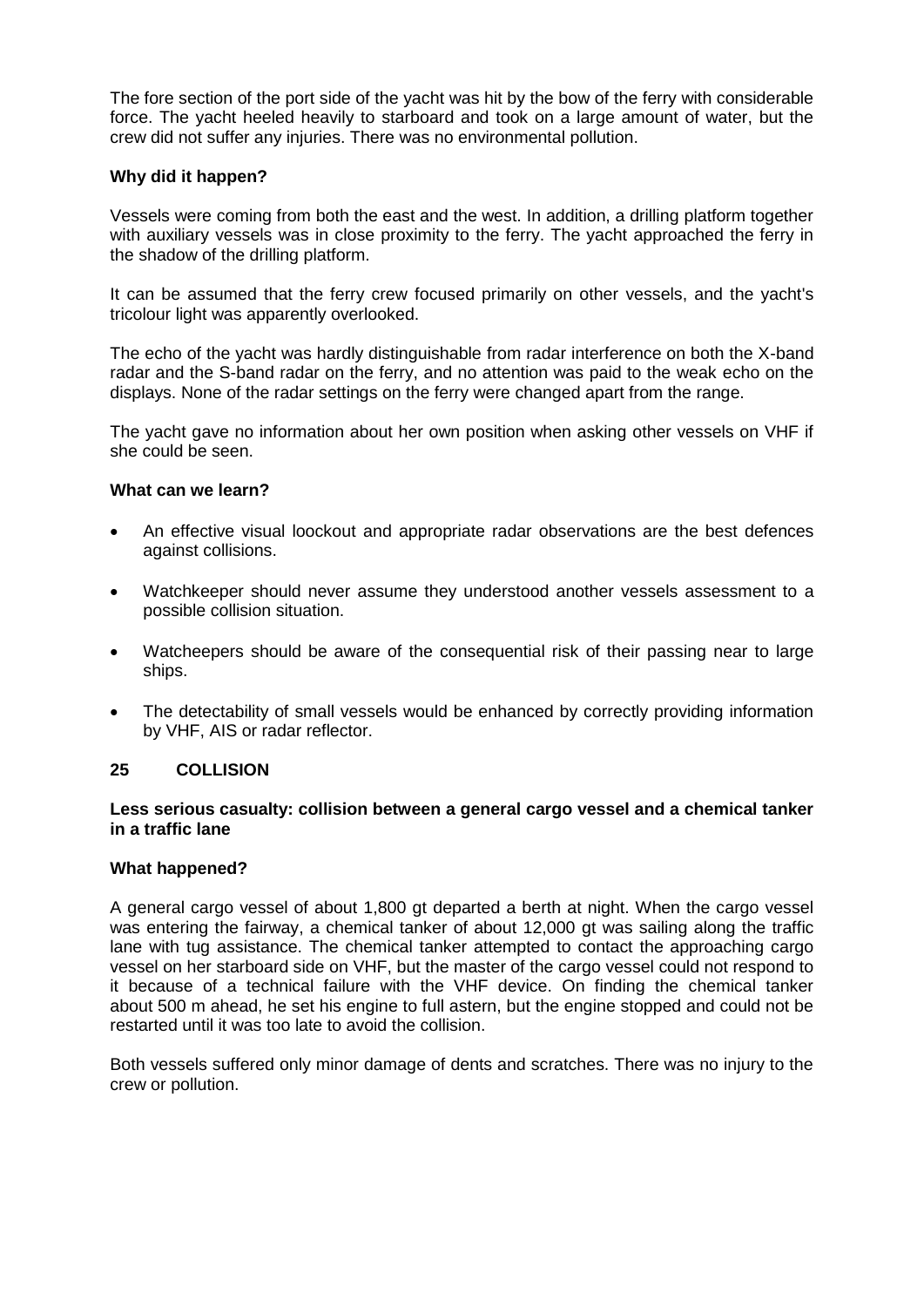## **Why did it happen?**

The master of the cargo vessel was the only person on the bridge without a dedicated lookout while departing from a very busy port at night even though the vessel was properly manned and procedures were in place as to how the bridge should be staffed upon departure. As the situation developed, he became overwhelmed as he remained focused on attempting to gain back propulsion control.

The pre-departure check on board the cargo vessel under the company SMS manuals was not properly carried out. The VHF was not tested and the malfunction was later found at a critical moment.

The cause of the engine failure could not be found despite a thorough examination of the engine components.

### **What can we learn?**

- Importance of developing a safety culture and raising safety awareness.
- The safety management system must be adhered to at all times.
- The bridge must be properly manned at all times. Arriving or leaving berth is one of several critical operations requiring full safety attention.
- Communication equipment on the bridge should be tested prior to departure.

## **26 CONTACT**

### **Serious casualty: heavy contact with the linkspan of a ferry terminal**

#### **What happened?**

A 85 m long, 3,300 gt short sea ferry – with only a few passengers and vehicles loaded – was in process of berthing at a terminal on a routine run. During the approach to the berth, the master, who was conning the vessel from the bridge wing realized that although he had reduced the setting of the combination lever. The starboard pitch was still at full ahead and the ferry was not slowing down. This malfunction of the starboard pitch could not be solved immediately. The engine stopped too late and the executed emergency manoeuvre did not prevent the vessel from making heavy contact with linkspan. There was no warning announcement prior the crash. Both the ferry's bow and the linkspan sustained heavy damage.

#### **Why did it happen?**

The malfunction of a vital component of the ship's propulsion system had caused the starboard propeller to remain operating on full ahead pitch with no reaction on the lever setting. The vulnerability of the component involved was known to the engineers on the vessel and shoreside management. The repair history was long. Parts replaced and shortly thereafter adjusted and repaired again only some months prior to the incident were not all original and should have prompted permanent monitoring and control. The failure of the starboard pitch was not fully investigated. A defect report was not issued and system function tests were not part of the operational routine. Long lasting seniority within the ferry company and over familiarization with the vessel had fostered complacency and the deterioration of safety awareness.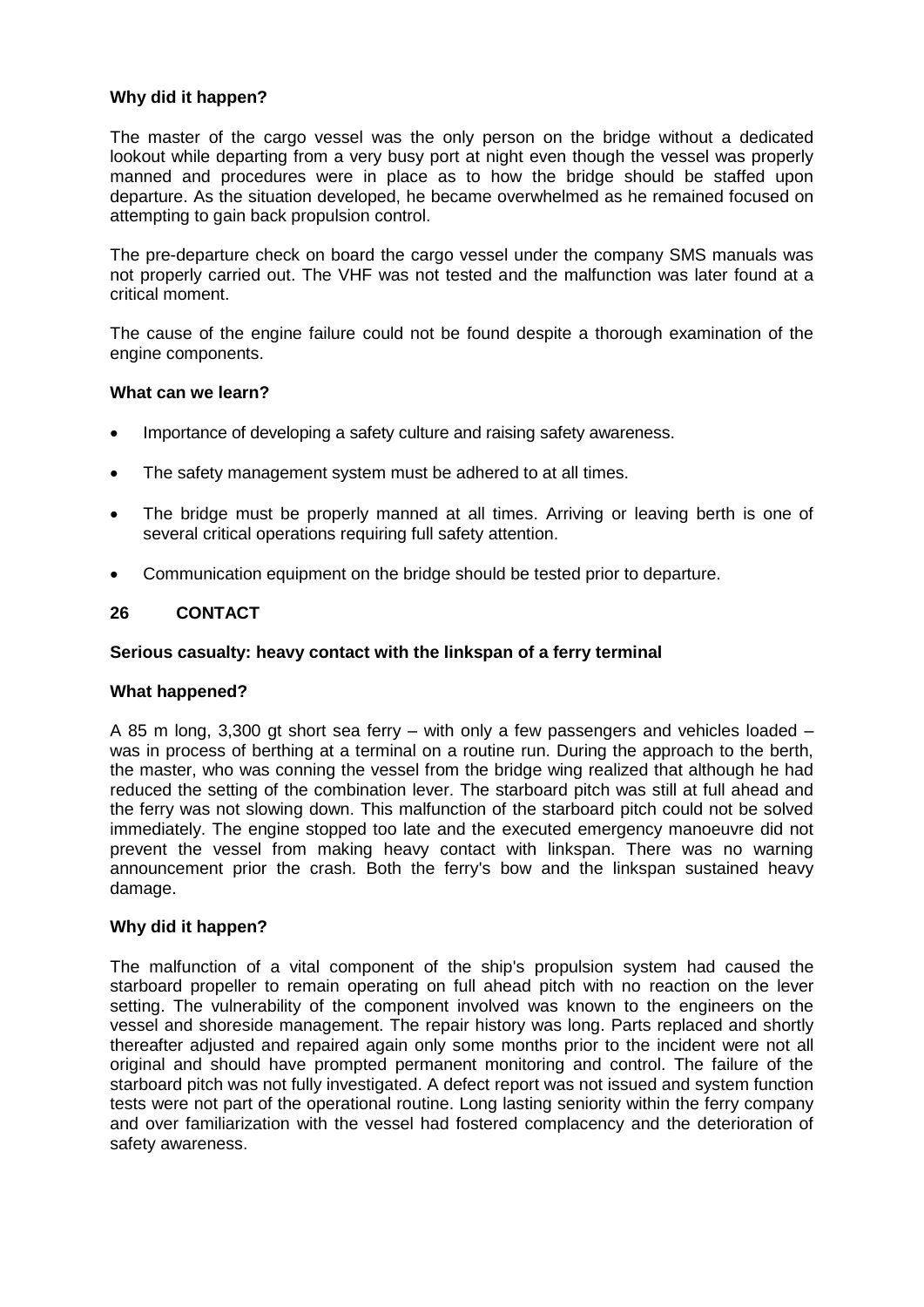A not stringent and conclusive communication between the bridge team and the engine control room has impacted the emergency response.

The impact of the contact could have been mitigated with less speed upon approach.

### **What can we learn?**

- Keep vital operation components under permanent control and function test if their vulnerability is known.
- Review the Safety Management System and make sure that critical defects are assessed, reported and conclusions circulated with the intention to ensure a pre-determined course of action when dealing with these defects.
- If propulsion systems can be controlled and operated from the bridge as well as from the vessel wings make sure that control is properly transferred and command regularly tested.
- Use original and manufacturer's spare parts only.
- Exercise stringent and conclusive language while communicating among each other on command level in general and on emergencies in particular.
- Place particular emphasis on the prevention of complacency during routine and repetitive operations.
- Warning announcements are to be made to alert passengers and crew about forthcoming emergencies.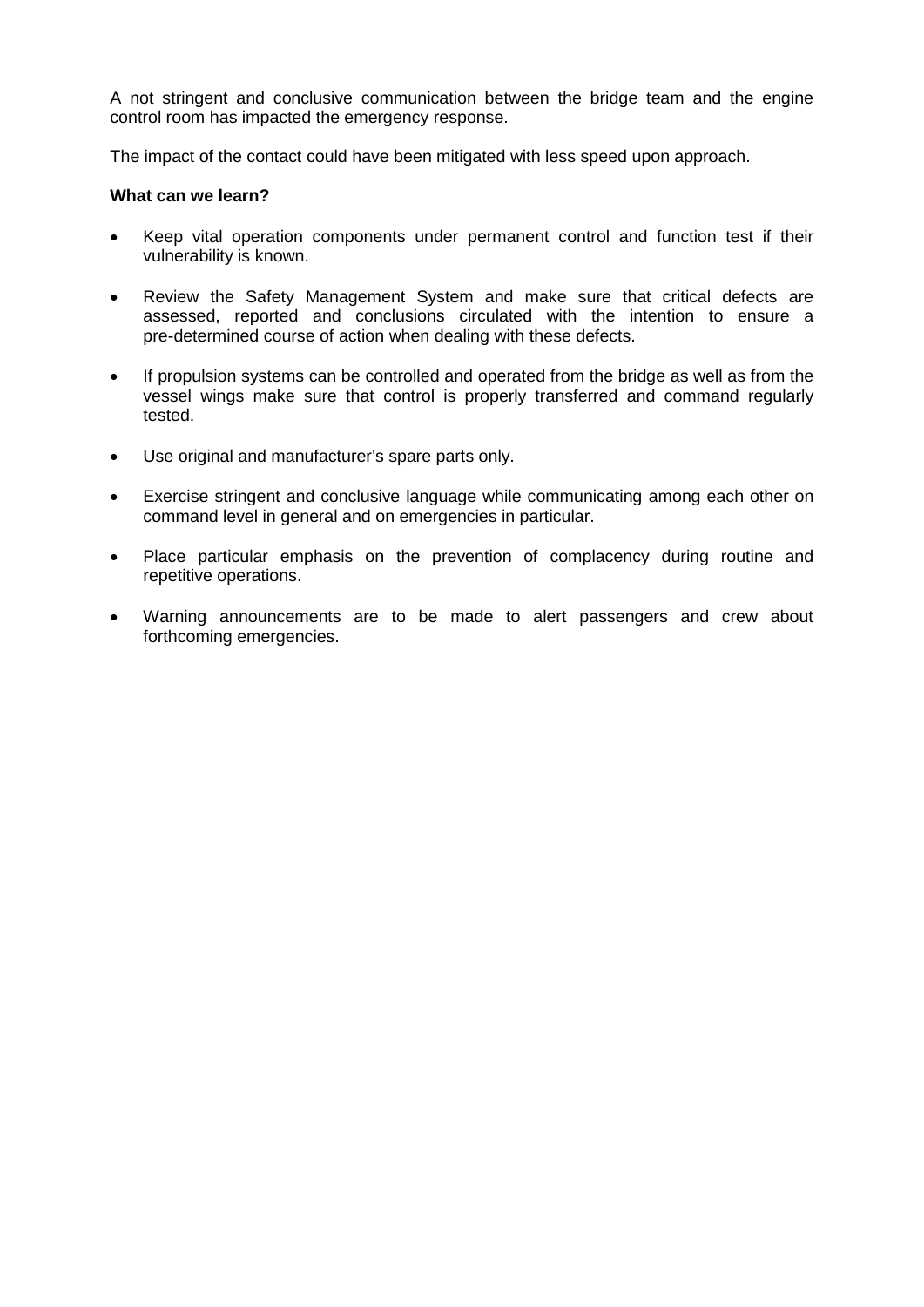## **27 FOUNDERING AND SINKING**

## **Very serious casualty: flooding and sinking of a cargo vessel with the loss of 6 lives**

### **What happened?**

A 3,500 gt general cargo vessel sailed from a port in an apparently overloaded and unseaworthy condition. The lifeboats' engines were in a dismantled condition. The vessel encountered heavy weather soon after sailing. Due to the poor condition of the main deck, hatches, watertight openings and doors, the vessel began to take on water. On the second day after sailing water was found in No.2 hold. The weather deteriorated further the next day, and further spaces were flooded, including the  $CO<sub>2</sub>$  room, chain lockers, forecastle store and paint locker. Holes in the deck allowed water to enter the cargo holds and ballast tanks; the tarpaulin was ripped from the hatch cover by the wind allowing further ingress. The master reversed course and diverted the vessel towards a safe port of shelter. This put the weather on the other (starboard) beam which caused flooding of the engine-room by way of water entering the accommodation. On the evening of the 4th day after sailing the vessel blacked out and lost all propulsion, with the vessel drifting south towards an island. However, the vessel continued to flood and then started to list to port and the master ordered the crew to abandon ship at around midnight. The list prevented the launch of lifeboats, so a liferaft was used. The vessel started to capsize during the abandon ship and all crew jumped overboard with 12 making it into the raft and 7 in the sea. The vessel reportedly sank within 3 minutes. The raft (now reportedly containing only 7 of the original 12 occupants), plus 3 survivors and 3 further bodies were washed ashore on the island. The following day, 2 further survivors were washed ashore. The chief officer was washed ashore on a separate part of the island and remained there, living with locals for almost 3 months until rescued. Sadly, 6 of the original crew of 19 were dead or missing.

### **Why did it happen?**

The watertight integrity of the vessel was compromised. The hull and watertight openings were reported to be in a very poor condition and allowed flooding of the cargo holds and other spaces including the engine-room. The cargo hatch cover tarpaulins failed to remain intact.

The ship was reported overloaded. The master took the vessel to sea in an overloaded and unsafe condition. The combination of overloading and lack of watertight integrity is a recipe for disaster.

The lifeboat engines were reported to be disassembled, although other problems prevented the boats from being launched anyway.

The ship had not been adequately maintained. The Classification Society awarded the vessel certificates of Class implying that the ship was safe to put to sea only one month before the incident. The ship's owners and operator appeared to have no interest in the safety of the vessel or crew.

#### **What can we learn?**

- A certificate from a Classification Society is no guarantee of safety of a vessel. The owners must ensure that a vessel is maintained and seaworthy at all times.
- It is essential for the master (as the person on the spot able to take action) to ensure that the vessel is fit and safe to proceed to sea. Once at sea, the safety of life is paramount.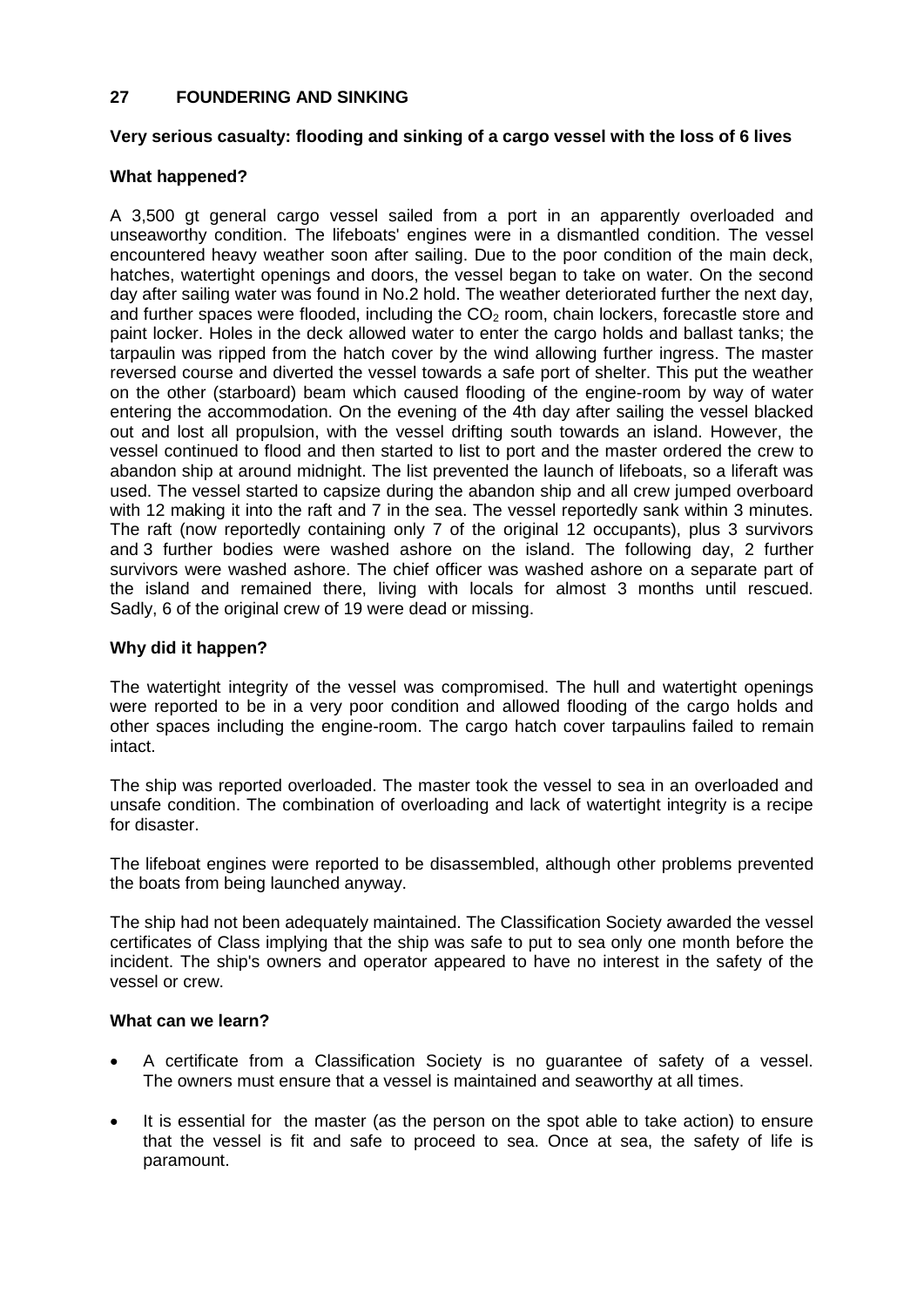- Life-Saving Appliances is a priority and should be ready for immediate deployment and crew trained in its use.
- Overloading a ship is both illegal and extremely dangerous. The load lines of the vessel are there for the safety of the crew.
- Maintenance of watertight and weathertight closures are critical. They should always be kept in good working condition.

### **28 SINKING**

### **Very Serious Casualty: tug sank while moored alongside bunker barge**

### **What Happened?**

A bunker barge and its pusher were made fast alongside a tanker. The tug was moored alongside the barge with a bow line, a forward spring and an aft spring. The skipper shut down the tug's engine and then went on board the tanker to prepare for bunker transfer. The tanker, and hence the tug and the barge, was lying with its bow facing into the 3 to 4 knot current of tide.

Half-an-hour after the bunker transfer started, the tug skipper noticed that the tug was inclining to port and that water was entering the main deck. Water continued to enter the main deck and soon started flooding through open port holes. The bunker transfer was stopped and the bunker hoses had been disconnected. 30 minutes later the tug sank.

#### **Why did it happen?**

The force of the 3 to 4 knot tide acted on the bow of the tug, opening the distance to the barge. As the tug's bow moved away from the barge, the tug heeled to port. Eventually, the tug heeled to the point where water entered the main deck. The tug continued to heel to port and water then started entering through open port holes on the vessel's port side. The ingress of water eventually resulted in the tug sinking.

#### **What can we learn?**

- A vessel should be moored in such a way that prevents the bow opening, presenting a wedge to an oncoming tidal flow.
- A vessel's watertight integrity should be maintained at all times.

#### **29 FIRE AND SINKING**

#### **Very serious casualty: fire on board a fishing vessel, leading to sinking**

#### **What happened?**

A 3,500 gt, 90 metre long, 34-year-old steel fishing vessel sailed from port following a post lay-up refit. During the refit various electrical cabling within the vessel and on deck was replaced. However due to time pressure to sail from the repair yard, replacement of cabling to the lighting within the fish storage tanks was not carried out (despite requests from the chief engineer - blackening of the cables was visible). No close-up visual inspection was done due to the height of the cabling from the deck (2.9 metres), however operation and insulation checks were done. Three days after sailing a fire broke out in a fluorescent light in an empty crew cabin; the fire was quickly detected and extinguished using a portable extinguisher. The captain, aware of the hazards posed by the shortcomings of some of the electrical systems, initiated enhanced fire patrols every 2 hours; the fish storage tanks were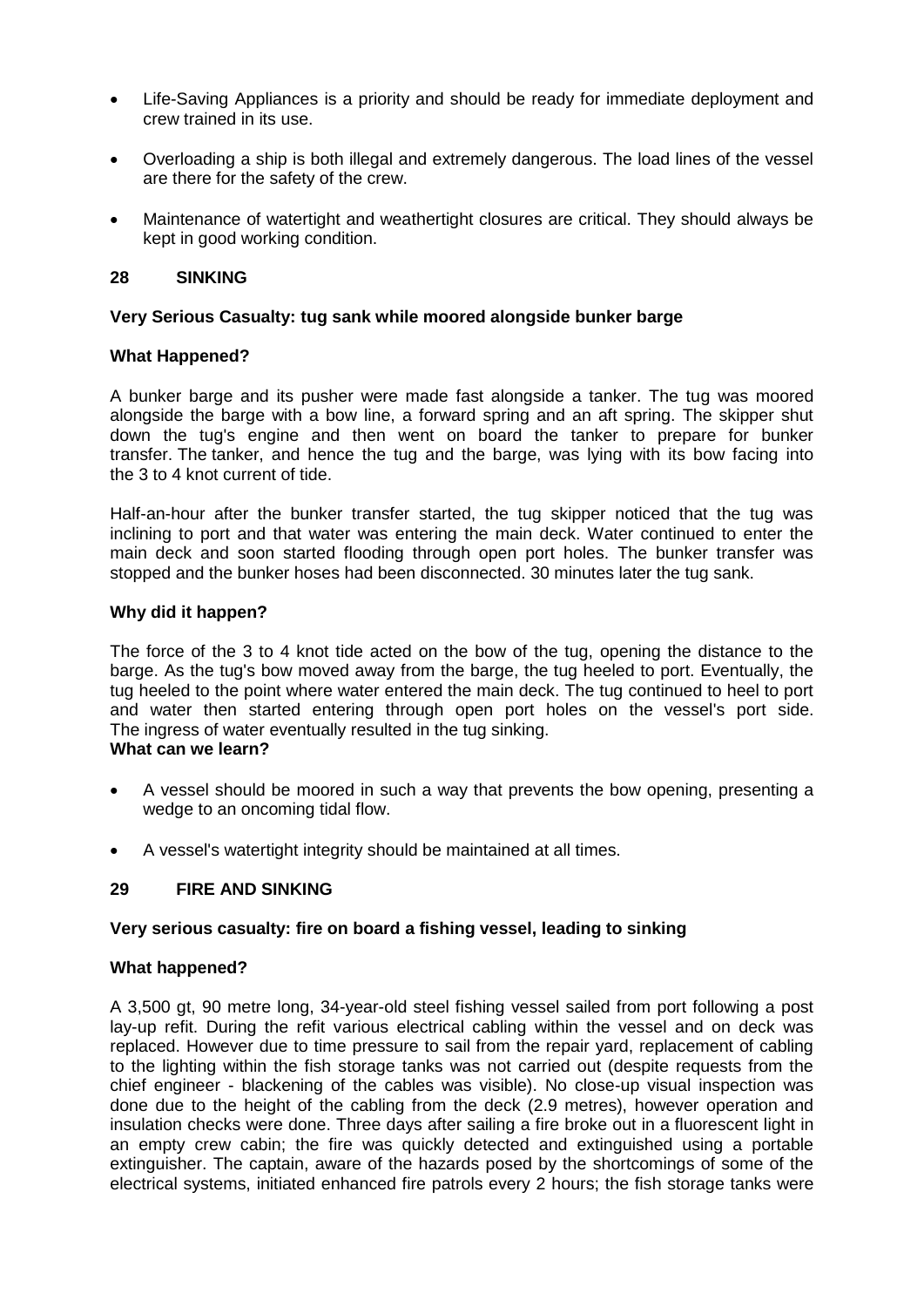not included in these rounds. 4 days after the first fire, a fire broke out in fish storage tank 2. At the time the tank contained 20,000 paper fish-boxes and 50,000 paper bags, plus 105 two hundred litre drums of oil. The bags and boxes were stacked to within 20cm of the deckhead. Attempts were made to extinguish the fire using fire hoses, but due to a blocked drain line from the fish hold, water built up in the space causing the vessel to list. The master ordered the crew to try to extinguish the fire by suffocation. However gaps around the main hatch allowed air to enter the hold despite efforts to block the gap with blankets etc. A day later the space was opened and further unsuccessful attempts were made to extinguish the fire with water, so the hatch was closed again. 3 days after the start of the fire another unsuccessful attempt was made to enter the hold and put out the fire. Unfortunately on this occasion the fire spread rapidly out of control and the Master requested a nearby fishing vessel for assistance and the crew abandoned the vessel. The vessel became engulfed in fire and sank on the same day. There was no loss of life, seven crew members suffered the effects of toxic smoke inhalation. All were rescued by the second fishing vessel.

## **Why did it happen?**

It is strongly suspected that a short circuit in the cabling in the fish hold caused an electrical fire which ignited the combustible contents of the hold. It was noted that the no fuse breaker (NFB) had failed to trip.

The fire was detected after it had already taken hold. Attempts to extinguish the fire with water were frustrated as this affected the stability of the vessel due to blocked drain lines. The hatches to the fish hold could not be sealed in order to suffocate the fire due to inadequate maintenance.

The ship sailed from the repair yard without completing work on the electrical cabling. The cabling was 34 years old. The NFB failed to cut the power to the cabling. Fire rounds did not include the fish hold. **What can we learn?**

- Electrical cabling identified by visual inspection and subsequent testing to be below the required performance specification should be replaced at the earliest opportunity; meanwhile the faulty circuit should be isolated.
- When fighting a fire by suffocation, the space should remain sealed until it is sure that the fire is out.
- Fire rounds and fire protection systems must cover all areas of the ship.
- Electrical safety devices, such as NFBs must be maintained and tested regularly.

## **30 FIRE**

## **Serious casualty: engine-room fire**

## **What happened?**

A 45,000 gt containership's No.4 diesel generator (DG4) suffered a catastrophic failure, disabling the generator and starting a fire. The engine-room was evacuated and the ship's fixed carbon dioxide  $(CO<sub>2</sub>)$  fire extinguishing system was operated. The decision to use the  $CO<sub>2</sub>$  system was prudent, and together with the prompt use of the ship's fire dampers, remote valves and emergency stops reduced the severity of the damage to the generator room.

## **Why did it happen?**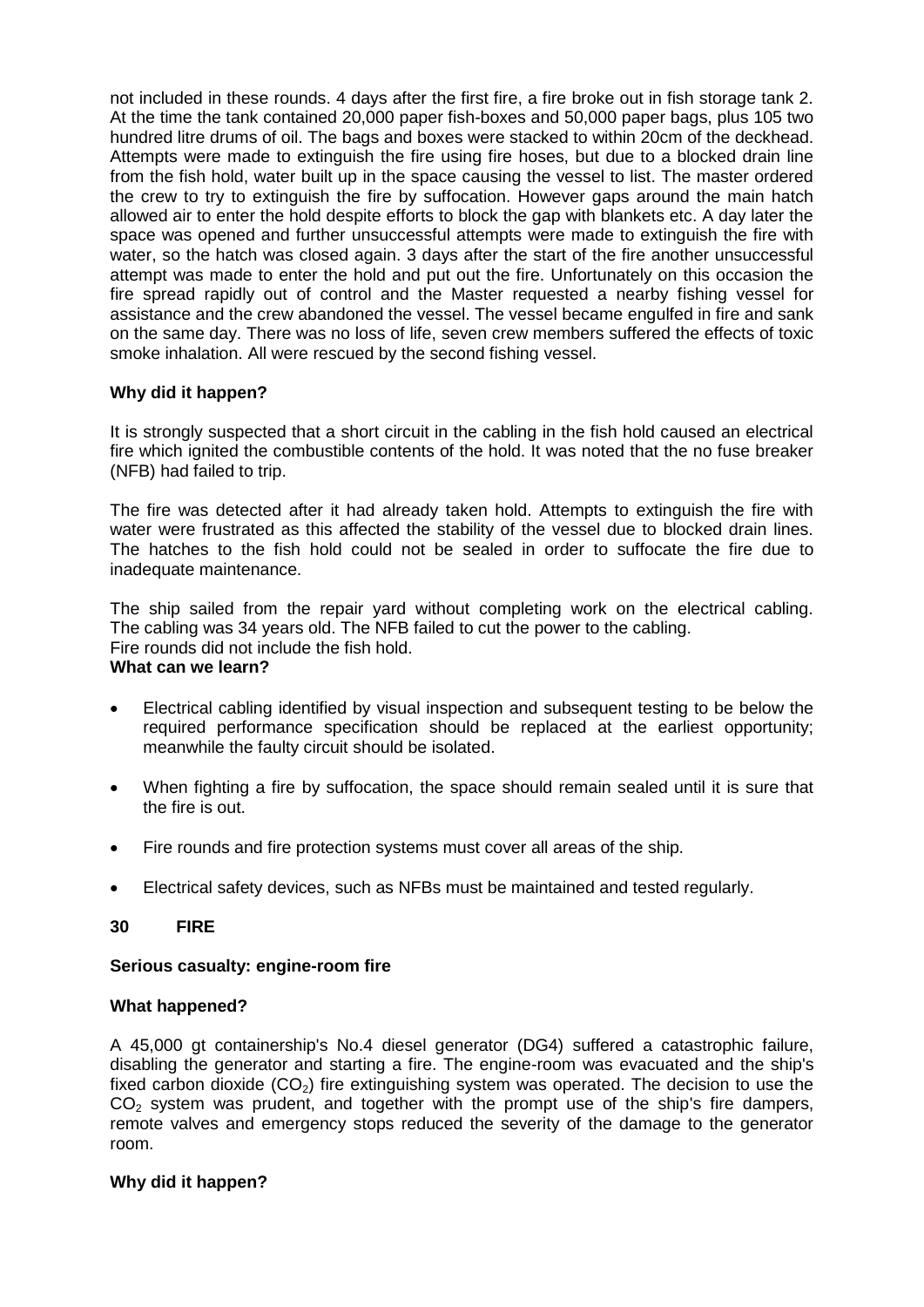It is possible that one or more of the connecting rod palm nuts or counterweight nuts had not been sufficiently tightened (or overtightened) during recent overhauls and that the resultant failure of one of the retaining studs was the initiator of the catastrophic engine failure.

## **What can we learn?**

 It is important to make reference to the engine manufacturer's recommendations when tightening the nuts for the connecting rods or counterweights, and in using the appropriate and calibrated tools, e.g. torque wrench and/or hydraulic tightening devices.

# **31 FIRE**

## **Serious casualty: fire in the auxiliary engine-room**

# **What happened?**

On a 32,000 gt ro-ro passenger ferry a fire broke out in the auxiliary engine-room (AER). The seat of the fire was in way of the auxiliary engines' fuel supply module and quickly spread across the compartment. The fire was eventually extinguished by the ship's crew. There were no passengers on board and none of the ship's crew was injured. However, the fire caused the vessel to lose electrical power, which ultimately required her to be towed back into port for repairs.

# **Why did it happen?**

Fuel oil escaped under pressure from the auxiliary engine fuel module pressure regulating valve actuator and came into contact with an exposed high-temperature surface on the adjacent auxiliary engine. The auxiliary engine fuel oil module excess pressure regulating valve actuator diaphragm perished and ruptured because it had been manufactured from a non-oil resistant rubber. The fire could not be contained within the AER because heat from the fire was conducted through an un-insulated section of the fire boundary to electric cables on the deck above. Several spaces above the AER were incorrectly classified at build and were not protected by thermal insulation in accordance with SOLAS requirements.

The performance of the local water-mist system was adversely affected by a delay in activating the system, the inadequate production of water-mist, interruptions to the supply of water-mist, a reduced duration of operation and/or the insufficient water-mist coverage above the seat of the fire. The machinery space high-expansion foam fixed fire-extinguishing system was fully discharged into the AER, but failed to produce any foam because its discharge nozzles were clogged with rust from the internal corrosion of the dry pipe distribution network. The high-expansion foam system distribution pipe network was fabricated from mild steel and was not self-draining, therefore it was extremely susceptible to corrosion.

The fire-fighting effort was impeded by the intermittent loss of fire main pressure due to the emergency pump control cables within the AER being damaged by the fire.

## **What can we learn?**

 The fuel oil changeover procedure must be understood by the ship's engineers in charge of the operation; and the harmful effects of closing any valves in isolating the excess pressure regulating valve or prevent fuel returning to the service tanks must be fully understood by all.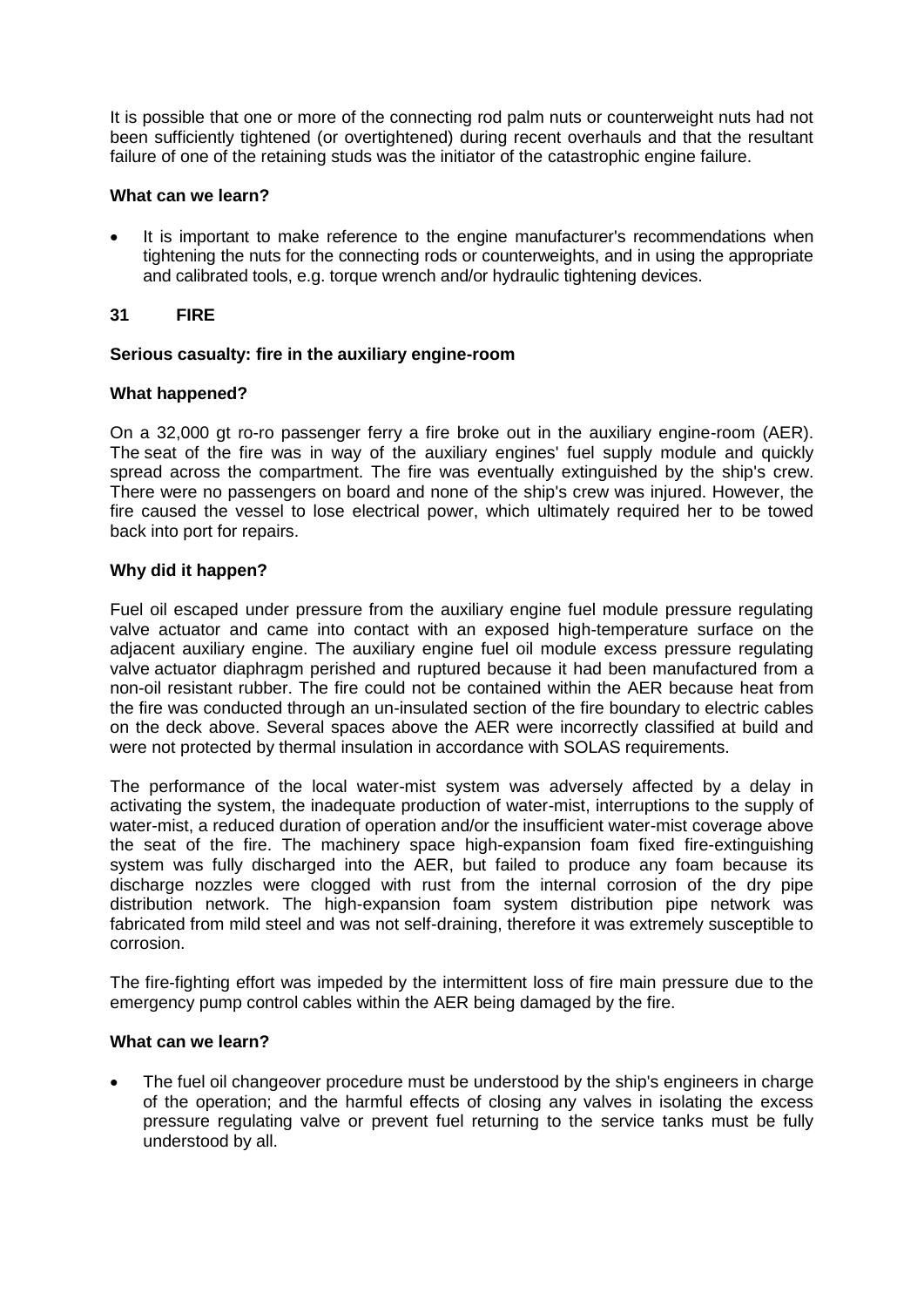- The exhaust lagging or heat shields must be properly replaced after carrying out any work on the main or auxiliary engines.
- It is important that the dry pipe distribution network and the discharge nozzles for use in high expansion foam fixed fire extinguishing system is properly maintained to avoid blockage or clogged with rust resulting from corrosion of the dry pipe.
- It is essential that crews are aware of the location of the ventilation system fire dampers and be provided with onboard guidance.
- It is essential to maintain an effective fire fighting command and control efforts in an emergency situation with adequate knowledge of the fixed fire-extinguishing system, and having good radiocommunication voice procedures.
- It is essential that excess pressure regulating valves for use with fuel oil systems are fitted with appropriate rubber diaphragm suitable for use with fuel oil and incorporated with leakage glands and rupture indicators.
- It is important to be aware of the potential problems associated with the use of low sulphur fuels, e.g. poor lubricating characteristics; undesirable additives or blend components; cleaning action or searching nature which can lead to clogging and increased leakage.
- It is essential that thermal insulation be provided with due regard to the fire risk of the spaces and adjacent spaces in accordance with SOLAS requirements.
- It is important for the manufacturer/shipowner/ship's engineer/surveyor to ensure the performance and effective functioning of water-mist systems, to ensure prompt activation of the system; adequate production of the water-mist; un-interrupt supply of water-mist; endurance of operation and sufficient water-mist coverage above the seat of fire.
- It is essential that the distribution pipe network of high-expansion foam system is fabricated from corrosion free materials and the pipe layout be provided with self draining features.
- It is important to ensure the continuous supply of power to the emergency fire pump. If there is a possibility that the power supply be cut off or damaged by fire, an independent power should be considered, e.g. driven by an independent diesel engine.
- It is important that crews are aware of the hazards to personnel in compartments containing high-expansion foam.
- It is important that decent surveys and tests are properly carried out on high expansion foam systems in accordance with the manufacturers' instructions and current IMO guidelines, which includes blowing through with compressed air, to guarantee the reliability of these safety critical systems.
- It is important to ensure and verify that foam flooding systems are charged with the appropriate type and quantity of foam concentrate.
- It is important that fixed fire-extinguishing systems be maintained in accordance with the manufacturers' instructions and/or the ship's planned maintenance system schedules.
- It may be useful for ships to have its own operating procedure or policy for its high-expansion foam fire-extinguishing system.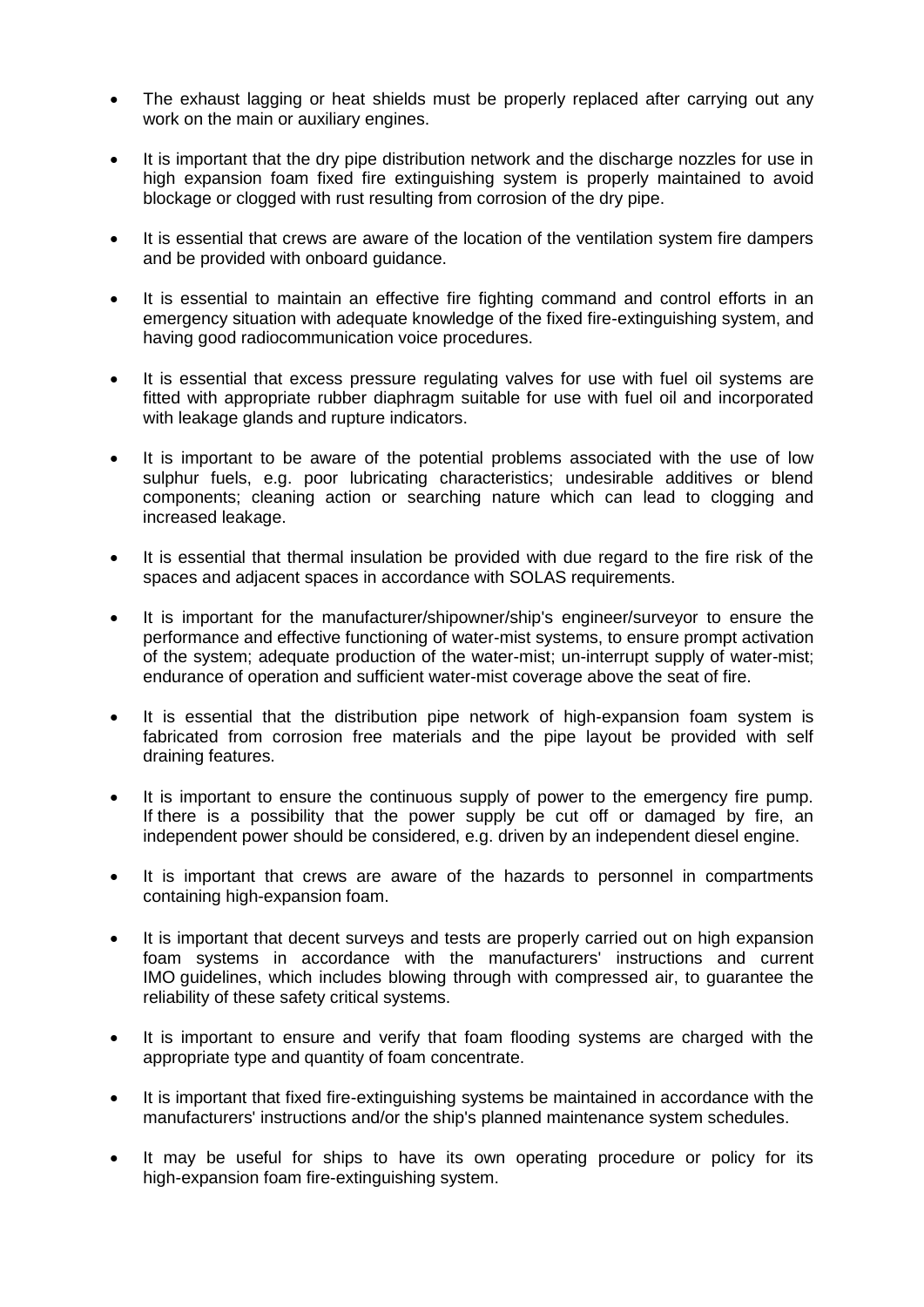# **32 FIRE**

## **Serious casualty: Electrical fire inside cargo hold**

### **What happened?**

When a 18 gt cargo ship was sailing in coastal waters, the crew smelled burning plastic. When the crew opened the hatch of the cargo hold to check it, a flame of approximately half a meter appeared and dense smoke came out for approximately 15 seconds. The fire was extinguished in a few minutes by a crew member using two portable dry powder fire extinguishers.

The fire broke out in a fluorescent tube fixture placed on a niche panel in the cargo hold. Six passengers were transferred to another company's vessel. There was only minor damage to the cargo hold after the fire and the ship was able to continue the voyage.

#### **Why did it happen?**

The fire was caused by electric arcing in the sockets of the fixture for fluorescent tubes. The fluorescent tube fixtures had poor mechanical/electric connection between socket and tube, and without having open circuit and short circuit protection, presented a potential risk of causing a fire on ships that are moving and vibrating. The fluorescent tubes did not fulfil the requirements for preventing overheating causing damaging of cables and surrounding material.

### **What can we learn?**

 Fluorescent tube fixtures used on board ships should fullfil guidelines and certain standards and be marked accordingly, allowing the user to choose the right equipment and discard the unsuitable.

## **33 EXPLOSION**

#### **Serious casualty: explosion within a ballast tank during hot work**

#### **What happened?**

A 28,000 gt geared forest product carrier was undergoing repairs in a repair yard. At the time of the incident (late evening), hot work was ongoing within No.2 port ballast tank. Sections of the shell plating were being replaced. Gas cutting of steel plate was ongoing using liquefied petroleum gas (LPG) (in place of acetylene) and oxygen gas cutting equipment. Welding equipment was also in use. An explosion occurred within the tank, killing 2 shipyard workers and injuring seven others; three shipyard workers ended up in the water and were rescued by a shipyard boat. No members of the ship's crew were within the tank or injured.

### **Why did it happen?**

Gas cutting equipment had been left in the tank for a prolonged period. Several gas cutters were in the tank and had their gas valves opened up and left on throughout the whole day in question. It is suspected that leakage from the various gas cutters led to an accumulation of LPG in the bottom of the ballast tank. The explosion occurred late in the evening, probably caused by sparks dropping from the hot work to the bottom of the tank.

The ventilation fans fitted to the tank had insufficient power to propel air to the bottom of the tank and therefore did not dispel the gas from the tank.